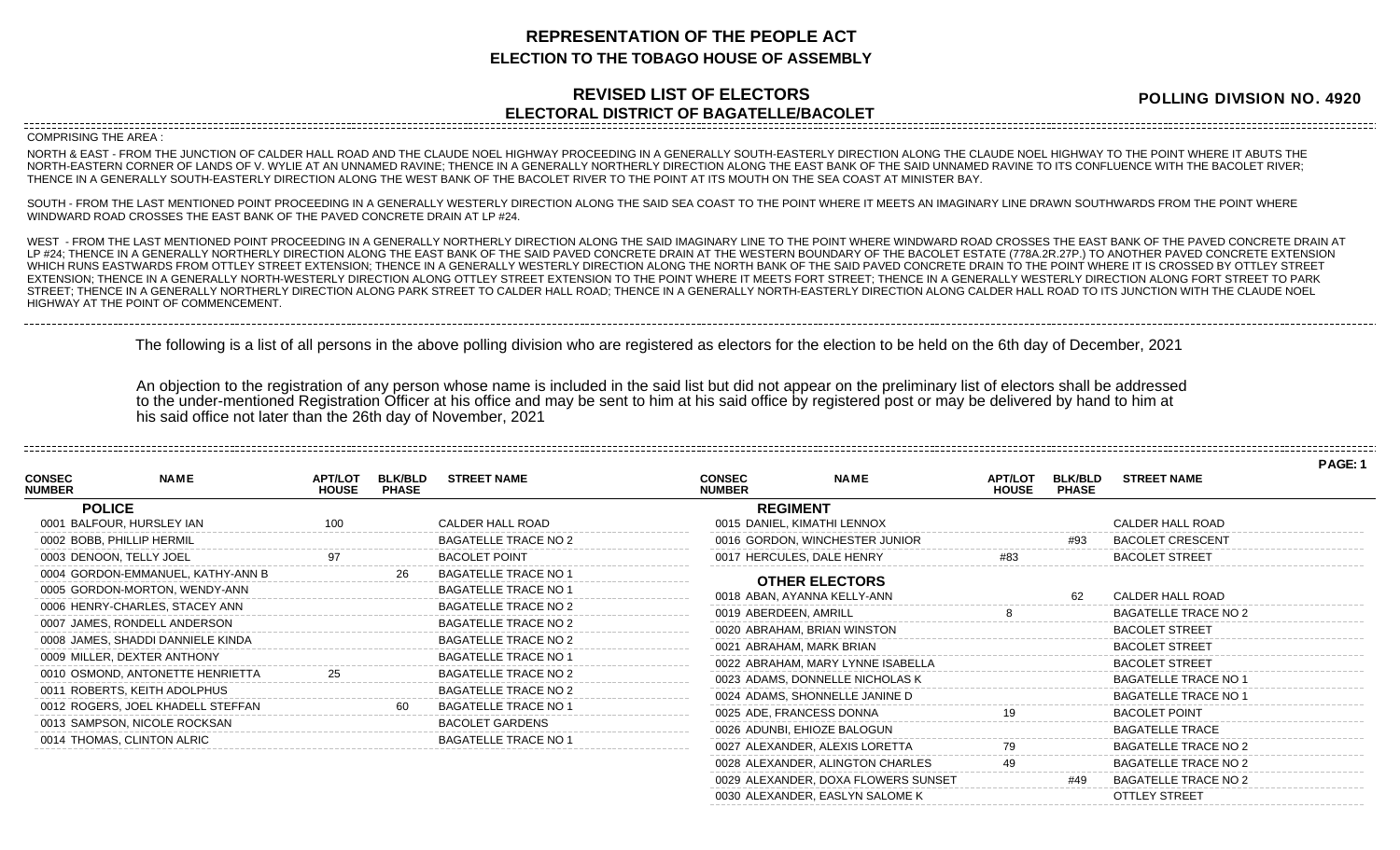| <b>CONSEC</b><br><b>NUMBER</b> | <b>NAME</b>                         | <b>HOUSE</b> | <b>PHASE</b> | APT/LOT BLK/BLD STREET NAME | <b>CONSEC</b><br><b>NUMBER</b> | <b>NAME</b>                          | <b>HOUSE</b> | <b>APT/LOT BLK/BLD</b><br><b>PHASE</b> | <b>STREET NAME</b>          |  |
|--------------------------------|-------------------------------------|--------------|--------------|-----------------------------|--------------------------------|--------------------------------------|--------------|----------------------------------------|-----------------------------|--|
|                                | 0031 ALEXANDER, ESTHER              | 16           |              | FIRST STREET                |                                | 0076 ALMANDOZ-WONG, JULIET LOUISE    |              |                                        | <b>BACOLET POINT</b>        |  |
|                                | 0032 ALEXANDER, KYSEAN KIEL         |              |              | <b>BAGATELLE TRACE NO 2</b> |                                | 0077 ANTOINE, DALE DENTON            | #13          |                                        | CALDER HALL ROAD            |  |
|                                | 0033 ALEXANDER, MARLON RUPERT       |              |              | <b>BAGATELLE TRACE NO 2</b> |                                | 0078 ARCHIE, ASA GABRIELLE           | 9            |                                        | <b>OTTLEY STREET</b>        |  |
|                                | 0034 ALEXANDER-ANDREWS, UMELTA J    |              |              | <b>BAGATELLE TRACE</b>      | 0079 ARCHIE, BRIAN             |                                      |              |                                        | <b>OTTLEY STREET</b>        |  |
|                                | 0035 ALFRED, ANDI ROCHELLE SHANIECE | 100          |              | CALDER HALL ROAD            |                                | 0080 ARCHIE, DARA ATHALIA            |              |                                        | <b>OTTLEY STREET</b>        |  |
|                                | 0036 ALFRED, AYINDE DEXTER          |              |              | <b>BAGATELLE TRACE NO 1</b> |                                | 0081 ARCHIE, ETHAN AARON             | 09           |                                        | <b>OTTLEY STREET</b>        |  |
|                                | 0037 ALFRED, COREEN HILDRED         |              |              | <b>BAGATELLE TRACE</b>      |                                | 0082 ARNASALAM, KERN JOHN VERYSAMMY  | 93           |                                        | <b>BACOLET STREET</b>       |  |
|                                | 0038 ALFRED, DERRICK                |              |              | <b>BAGATELLE TRACE NO 1</b> |                                | 0083 ARNASALAM-SMITH, RUBY LATCHMI   |              |                                        | THIRD STREET                |  |
|                                | 0039 ALFRED, DEXTER CALVIN          |              |              | <b>BAGATELLE TRACE NO 1</b> | 0084 AUSTIN, AJAI DAVID        |                                      |              |                                        | <b>BAGATELLE TRACE NO 2</b> |  |
|                                | 0040 ALFRED, PETRA YOLANDA          |              |              | <b>BAGATELLE TRACE NO 1</b> |                                | 0085 AYRES, DAVID JAMES              | #28          |                                        | <b>BACOLET CRESCENT</b>     |  |
|                                | 0041 ALFRED, RENNIE GEORGE          |              |              | OTTLEY STREET               |                                | 0086 AYRES, EVE EVELYN               |              |                                        | <b>BACOLET ESTATE</b>       |  |
|                                | 0042 ALFRED, ROMANO                 |              |              | CALDER HALL ROAD            |                                | 0087 AYRES, RAJESH RANDY             |              | 202                                    | <b>BACOLET POINT</b>        |  |
|                                | 0043 ALFRED, SHERMARKE JABARI       |              |              | CALDER HALL ROAD            |                                | 0088 AYRES, SAMUEL BRIAN             |              |                                        | <b>BACOLET ESTATE</b>       |  |
|                                | 0044 ALFRED, WINSTON GEORGE         |              |              | <b>BAGATELLE TRACE NO 1</b> | 0089 BACCHUS, JANICE           |                                      |              |                                        | <b>OTTLEY STREET</b>        |  |
| 0045 ALI, EDWIN                |                                     |              |              | <b>BACOLET STREET</b>       |                                | 0090 BACCHUS, SHERRY LORENZA         |              |                                        | <b>OTTLEY STREET</b>        |  |
|                                | 0046 ALLEYNE, AKIM JOVAN ABRAHAM    |              |              | <b>BAGATELLE TRACE NO 2</b> |                                | 0091 BACCHUS, SHIRLA LORRAINE        |              |                                        | <b>OTTLEY STREET</b>        |  |
|                                | 0047 ALLEYNE, ANDRE BERTIE          |              |              | <b>BAGATELLE TRACE NO 2</b> |                                | 0092 BAH, ANTHEA DAWN                |              |                                        | <b>BAGATELLE TRACE NO 2</b> |  |
|                                | 0048 ALLEYNE, CHENNEL ANASTASIA C   |              |              | <b>OTTLEY STREET</b>        |                                | 0093 BAH, BANI-ISRAEL MAMADUMMU      | #35          |                                        | <b>BAGATELLE TRACE NO 2</b> |  |
|                                | 0049 ALLEYNE, CYNTHIA               |              |              | <b>BAGATELLE TRACE NO 2</b> |                                | 0094 BAH, DALLAS HASSANATU DEANDRA   |              | #35                                    | <b>BAGATELLE TRACE NO 2</b> |  |
|                                | 0050 ALLEYNE, DEBORA ROSABELLA      |              |              | <b>BAGATELLE TRACE NO 2</b> | 0095 BAH, KHADIJATU            |                                      |              | #35                                    | <b>BAGATELLE TRACE NO 2</b> |  |
|                                | 0051 ALLEYNE, DEVON LESTER          |              |              | <b>BACOLET STREET</b>       |                                | 0096 BAH, LEONNIE ATÉ MAMADUALPHA    | #35          |                                        | BAGATELLE TRACE NO 2        |  |
|                                | 0052 ALLEYNE, DIANNE M              |              |              | <b>BAGATELLE TRACE NO 1</b> | 0097 BAHADUR, NADIRA           |                                      | APT 12       | #29                                    | <b>BACOLET POINT</b>        |  |
|                                | 0053 ALLEYNE, EVENER YVONNE         |              |              | <b>BACOLET STREET</b>       |                                | 0098 BAIN, ALVARO LARADO             |              | LP62                                   | <b>BAGATELLE TRACE NO 1</b> |  |
|                                | 0054 ALLEYNE, HASSEL HUBERT         |              |              | <b>BAGATELLE TRACE NO 2</b> | 0099 BAIRD, SHARON J           |                                      |              |                                        | CALDER HALL ROAD            |  |
|                                | 0055 ALLEYNE, JENEEL SHANEECE       |              |              | <b>BAGATELLE TRACE NO 2</b> | 0100 BAKER, BERNARD            |                                      |              |                                        | <b>CALDER HALL ROAD</b>     |  |
|                                | 0056 ALLEYNE, JENNIFER              |              |              | <b>BACOLET GARDENS</b>      |                                | 0101 BAKER, JENELLE MARYNA T         |              | 4                                      | <b>BACOLET POINT</b>        |  |
|                                | 0057 ALLEYNE, MARTHA                |              |              | <b>BAGATELLE TRACE NO 1</b> |                                | 0102 BAKER, JILLIAN ANNETTA          |              |                                        | <b>BACOLET POINT</b>        |  |
|                                | 0058 ALLEYNE, MICHELLE DAWN C       |              |              | <b>BAGATELLE TRACE NO 2</b> |                                | 0103 BAKER, JONATHAN TIMOTHY         |              |                                        | LP #44 CALDER HALL ROAD     |  |
|                                | 0059 ALLEYNE, MILKAH CLAUDETTE      |              |              | <b>BACOLET STREET</b>       |                                | 0104 BAKER, JOSEPH SAMUEL            |              |                                        | <b>CALDER HALL ROAD</b>     |  |
|                                | 0060 ALLEYNE, RAYMOND               |              |              | <b>BAGATELLE TRACE NO 1</b> |                                | 0105 BAKER-ST CYR, J'LEISE AMANDA C  | #1           |                                        | <b>BACOLET CRESCENT</b>     |  |
|                                | 0061 ALLEYNE, RONALD                |              |              | <b>BACOLET STREET</b>       |                                | 0106 BALFOUR, CHINYERE KHARISSA      |              |                                        | CALDER HALL ROAD            |  |
|                                | 0062 ALLEYNE, SHAKIDA KELCY         |              |              | <b>BAGATELLE TRACE NO 2</b> |                                | 0107 BALFOUR, J'HANAE ANISE          | #100         |                                        | CALDER HALL ROAD            |  |
|                                | 0063 ALLEYNE, SHANICE KERRI-ANN     |              |              | <b>BAGATELLE TRACE NO 2</b> |                                | 0108 BALFOUR, KENWYN ALLISON         |              |                                        | CALDER HALL ROAD            |  |
|                                | 0064 ALLEYNE, SHARON ELIZABETH      |              |              | <b>BAGATELLE TRACE NO 2</b> |                                | 0109 BALFOUR, OLSON BEVERLY          |              |                                        | CALDER HALL ROAD            |  |
|                                | 0065 ALLEYNE, TERRY-ANN THAM        |              |              | <b>BACOLET STREET</b>       |                                | 0110 BALFOUR, SHARON ANN             |              |                                        | <b>CALDER HALL ROAD</b>     |  |
|                                | 0066 ALLEYNE, YOUME LEE             |              |              | OTTLEY STREET               |                                | 0111 BALFOUR, SHAWN CHRISTROR        |              |                                        | HILL CREST DRIVE            |  |
|                                | 0067 ALLEYNE-BOUCHER, MARCIA MONTY  |              |              | <b>BAGATELLE TRACE NO 2</b> |                                | 0112 BALFOUR-DANIEL, EDITH           | 50           |                                        | <b>BAGATELLE TRACE NO 1</b> |  |
|                                | 0068 ALMANDOZ, ADRIAN RONALD        |              |              | <b>BACOLET POINT</b>        |                                | 0113 BAPTISTE, KEAN SHENECE          |              |                                        | BAGATELLE TRACE NO 2        |  |
|                                | 0069 ALMANDOZ, CHARMIAN LUCY        |              |              | <b>BACOLET POINT</b>        |                                | 0114 BAPTISTE, KEILON SHCAEL         |              |                                        | BAGATELLE TRACE NO 2        |  |
|                                | 0070 ALMANDOZ, CLAUDE LOUIS         |              |              | <b>BACOLET POINT</b>        | 0115 BAPTISTE, LESTER          |                                      |              |                                        | <b>BAGATELLE TRACE NO 2</b> |  |
|                                | 0071 ALMANDOZ, CLEA ALYSSA          |              |              | <b>BACOLET POINT</b>        |                                | 0116 BAPTISTE, OLISON PHILLIP        |              |                                        | <b>BAGATELLE TRACE NO 2</b> |  |
|                                | 0072 ALMANDOZ, ISABELLA CHRISTINE   |              |              | <b>BACOLET POINT</b>        |                                | 0117 BAPTISTE-GRANT, MARIE JACINTHIA |              |                                        | <b>BAGATELLE TRACE NO 2</b> |  |
|                                | 0073 ALMANDOZ, JOSE FRANCO          |              |              | <b>BACOLET POINT</b>        |                                | 0118 BAPTISTE-GUERRA, GWYNETH        |              |                                        | <b>BAGATELLE TRACE</b>      |  |
|                                | 0074 ALMANDOZ, JULIANNA ALICIA E    |              |              | <b>BACOLET POINT</b>        |                                | 0119 BARRY, KENRICK JEREMIAH         |              |                                        | <b>FORT STREET</b>          |  |
|                                | 0075 ALMANDOZ-GONZALEZ, CONSUELA M  |              |              | <b>BACOLET POINT</b>        |                                | 0120 BARRY, KERON DEVON              |              |                                        | <b>FORT STREET</b>          |  |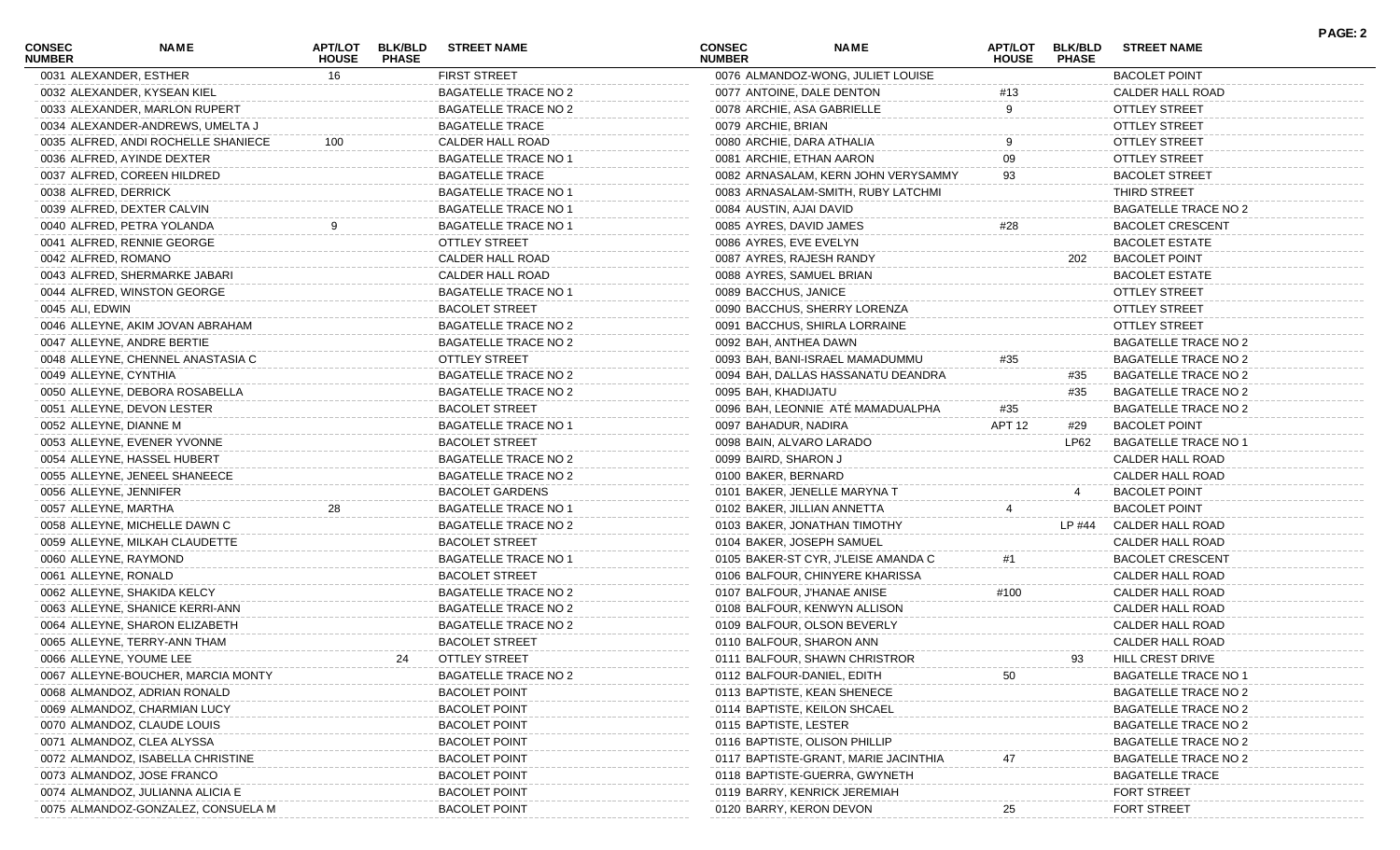| <b>CONSEC</b><br><b>NUMBER</b> | <b>NAME</b>                        | APT/LOT<br><b>HOUSE</b> | <b>BLK/BLD</b><br><b>PHASE</b> | <b>STREET NAME</b>          | <b>CONSEC</b><br><b>NUMBER</b> | <b>NAME</b>                          | APT/LOT<br><b>HOUSE</b> | <b>BLK/BLD</b><br><b>PHASE</b> | <b>STREET NAME</b>          | PAGE: 3 |
|--------------------------------|------------------------------------|-------------------------|--------------------------------|-----------------------------|--------------------------------|--------------------------------------|-------------------------|--------------------------------|-----------------------------|---------|
|                                | 0121 BASLER, TRICIA CHANTAL        | #2                      |                                | <b>BAGATELLE TRACE NO 1</b> |                                | 0166 CAESAR, KARIMU ABIOLA BENJAMIN  |                         |                                | <b>BAGATELLE TRACE</b>      |         |
|                                | 0122 BATHERSFIELD, JOAN PATRICIA   |                         |                                | CALDER HALL ROAD            |                                | 0167 CAESAR, ROY LAWRENCE            |                         |                                | BAGATELLE TRACE NO 2        |         |
|                                | 0123 BAYNES-DAVIDSON, DELCINA H    | #18                     |                                | <b>BACOLET POINT</b>        |                                | 0168 CAESAR, WYNNELL CECILIA         | LOT 10                  |                                | <b>BAGATELLE TRACE NO 1</b> |         |
|                                | 0124 BEDLOW, KEON ANTHONY          | 40                      |                                | CALDER HALL ROAD            |                                | 0169 CAMPBELL, MAURICE AUGUSTINE     |                         |                                | <b>BAGATELLE TRACE NO 1</b> |         |
| 0125 BENJAMIN, BINDLEY         |                                    | 31                      |                                | <b>BAGATELLE TRACE</b>      | 0170 CAMPBELL, MICHELLE        |                                      |                         |                                | CALDER HALL ROAD            |         |
| 0126 BENJAMIN, DEANNA          |                                    |                         |                                | <b>BAGATELLE TRACE</b>      | 0171 CAMPBELL, PAMELA          |                                      |                         |                                | CALDER HALL ROAD            |         |
|                                | 0127 BENJAMIN, MARVIN DEON         |                         |                                | <b>BAGATELLE TRACE NO 1</b> |                                | 0172 CAMPBELL WOODLEY, ELIZABETH M   |                         | #32                            | MC LETCHIE STREET           |         |
| 0128 BENJAMIN, STEPHEN         |                                    | 28                      |                                | <b>BAGATELLE TRACE NO 1</b> |                                | 0173 CAMPBELL-ROSALES, KERLISHA N    |                         |                                | BAGATELLE TRACE NO 2        |         |
|                                | 0129 BERNARD, GUILLA GAILANN       |                         |                                | <b>BAGATELLE TRACE NO 2</b> | 0174 CARUTH, KATHLEEN          |                                      |                         |                                | <b>BAGATELLE TRACE</b>      |         |
|                                | 0130 BERNARD, WENDELL ARTHUR M     |                         |                                | <b>BACOLET STREET</b>       |                                | 0175 CARUTH, PATRICE MARY LENOR      |                         |                                | <b>BAGATELLE TRACE NO 1</b> |         |
|                                | 0131 BERTRAND, ALISHA AALIYIA      |                         | #46                            | <b>BACOLET CRESCENT</b>     |                                | 0176 CHARLES, AFEISHA MICHELLE       |                         |                                | <b>BACOLET POINT</b>        |         |
| 0132 BEST, AYANA ALANA         |                                    |                         | 13                             | <b>BACOLET CRESCENT</b>     |                                | 0177 CHARLES, AKKEL JONATHAN         | #13                     |                                | <b>BACOLET POINT</b>        |         |
|                                | 0133 BLACKMAN, SHELTON IWELELLYN   |                         |                                | <b>BAGATELLE TRACE NO 2</b> |                                | 0178 CHARLES, ANDERSON BRENDEL       |                         | 28                             | BAGATELLE TRACE NO 2        |         |
| 0134 BOBB, BARRY KURT          |                                    |                         |                                | BAGATELLE TRACE NO 2        |                                | 0179 CHARLES, ANIETHA BERNELL        |                         | 28                             | BAGATELLE TRACE NO 2        |         |
| 0135 BOBB, BERYL               |                                    |                         |                                | <b>BACOLET STREET</b>       |                                | 0180 CHARLES, BERNICE ELIZABETH      | 28                      |                                | BAGATELLE TRACE NO 2        |         |
| 0136 BOBB, ESTHER              |                                    |                         |                                | <b>BAGATELLE TRACE NO 2</b> |                                | 0181 CHARLES, HEZEKIAH CALEB         | 25                      |                                | <b>FORT STREET</b>          |         |
|                                | 0137 BOBB, LENARD FITZGERALD       | 47                      |                                | <b>BAGATELLE TRACE NO 2</b> | 0182 CHARLES, JOSHUA           |                                      |                         | 27                             | <b>FORT STREET</b>          |         |
|                                | 0138 BOBB, OJAHNI WILLIAM          |                         |                                | <b>BAGATELLE TRACE NO 2</b> | 0183 CHARLES, KELVIS AXIL      |                                      | 35                      |                                | BAGATELLE TRACE NO 2        |         |
| 0139 BOBB, PHILLIP             |                                    |                         |                                | <b>BACOLET STREET</b>       |                                | 0184 CHARLES, LANCELOT MERVIN        | 92                      |                                | CALDER HALL ROAD            |         |
| 0140 BOBB, SHAKEEL SION        |                                    |                         |                                | <b>BAGATELLE TRACE NO 1</b> | 0185 CHARLES, LUCAS M          |                                      |                         |                                | BAGATELLE TRACE NO 2        |         |
|                                | 0141 BOBB, WILLIAM CHRISTOPHER     |                         |                                | <b>BAGATELLE TRACE NO 2</b> |                                | 0186 CHARLES, NATRICIA ROXANNE       | #27                     |                                | <b>FORT STREET</b>          |         |
|                                | 0142 BOBB-LEWIS, VERLEEN YEVETTE   |                         |                                | <b>BACOLET STREET</b>       | 0187 CHARLES, OSWALD           |                                      |                         |                                | BAGATELLE TRACE NO 2        |         |
|                                | 0143 BOCAGE, RAOUL OSMOND          | #52                     |                                | CALDER HALL ROAD            |                                | 0188 CHARLES, RONALD MERVYN          |                         |                                | CALDER HALL ROAD            |         |
|                                | 0144 BOUCAL, MARK YOHAN            | 10                      |                                | <b>BACOLET POINT</b>        |                                | 0189 CHARLES, SHANTAL KDAIJAH J      |                         |                                | CALDER HALL ROAD            |         |
|                                | 0145 BOUCHER, DYSEAN SHAKEM        |                         |                                | <b>BACOLET POINT</b>        | 0190 CHARLES, VICTORIA         |                                      | #2                      |                                | BAGATELLE TRACE NO 2        |         |
| 0146 BOURNE, DORN              |                                    |                         |                                | <b>BAGATELLE TRACE NO 1</b> | 0191 CHARLES, WAYNE            |                                      |                         |                                | <b>BACOLET POINT</b>        |         |
| 0147 BOYNES, MARGARET          |                                    |                         |                                | <b>BAGATELLE TRACE NO 2</b> |                                | 0192 CHARLES, WINELLE KRISTENA GAIL  |                         | 45                             | BAGATELLE TRACE NO 2        |         |
|                                | 0148 BRAMBLE, CHERILYN LESLIE-ANN  |                         |                                | <b>BAGATELLE TRACE NO 1</b> |                                | 0193 CHARLES, WINTHROP DUANE         |                         |                                | <b>BAGATELLE TRACE NO 2</b> |         |
|                                | 0149 BRAMBLE, JACOB WILSON         |                         |                                | <b>BAGATELLE TRACE NO 1</b> | 0194 CHULHAN, DHANRAJ          |                                      |                         |                                | O'CONNOR TERRACE            |         |
|                                | 0150 BRASNELL, KIMBERLY KAMILLE    |                         |                                | <b>BAGATELLE TRACE</b>      | 0195 CHULHAN, JONATHAN         |                                      |                         | 31                             | <b>BAGATELLE TRACE NO 1</b> |         |
|                                | 0151 BRATHWAITE, ADRIAN JOHN KYLE  |                         |                                | <b>BAGATELLE TRACE NO 2</b> | 0196 CHULHAN, SARAH            |                                      | 31                      |                                | <b>BAGATELLE TRACE NO 1</b> |         |
|                                | 0152 BRATHWAITE, SHEVAL MARY       |                         |                                | <b>BAGATELLE TRACE NO 2</b> |                                | 0197 CIPRIANI, DAVERELLE ANDREA      |                         |                                | <b>BACOLET POINT</b>        |         |
|                                | 0153 BRIDGEMAN, TREVLIN AKILAH     |                         |                                | <b>BACOLET STREET</b>       | 0198 CIPRIANI, ELAINE          |                                      |                         |                                | BAGATELLE TRACE NO 2        |         |
| 0154 BRIGGS, DEAN CYRIL        |                                    |                         |                                | FORT STREET                 |                                | 0199 CLARKE, ANNE MARIE JENNIFER     |                         |                                | CALDER HALL ROAD            |         |
| 0155 BUCHFINK, JANICE          |                                    |                         |                                | <b>BAGATELLE TRACE NO 2</b> |                                | 0200 CLARKE, HAZEL-ANN MARIA         |                         | 22                             | CALDER HALL ROAD            |         |
|                                | 0156 BUTCHERE, DAVANI LIKEL        | #40                     |                                | BAGATELLE TRACE NO 2        | 0201 CLARKE, ROGER             |                                      |                         |                                | <b>BACOLET POINT</b>        |         |
|                                | 0157 CADOGAN, FRANCES ISABEL       | 66                      |                                | <b>BACOLET POINT</b>        |                                | 0202 CLARKE-FLYNN, YVETTE MARILYN    |                         |                                | CALDER HALL ROAD            |         |
|                                | 0158 CADOGAN, JOSEPH HERBERT       | 66                      |                                | <b>OTTLEY STREET</b>        |                                | 0203 CLEMENT, ALVIN STEPHEN          | #78                     |                                | CALDER HALL ROAD            |         |
|                                | 0159 CADOGAN, LUANNA WANDA S       | 51                      |                                | <b>BAGATELLE TRACE NO 2</b> |                                | 0204 COAR, CANDICE CINDY-ANN         |                         |                                | <b>OTTLEY STREET</b>        |         |
|                                | 0160 CAESAR, ABIGAIL ABENI         |                         |                                | O'CONNOR TERRACE            |                                | 0205 COKER, DANIELLE PATRICIA        |                         | 10                             | DELPECHE DRIVE              |         |
|                                | 0161 CAESAR, ANTONIA KEISHELL RENE |                         |                                | <b>BAGATELLE TRACE NO 2</b> |                                | 0206 COLLINS-HOOD, JENNIFER JERODA G |                         |                                | <b>BACOLET GARDENS</b>      |         |
|                                | 0162 CAESAR, CARIL-ANN MELISA      |                         |                                | <b>BAGATELLE TRACE NO 2</b> |                                | 0207 CONNEUIL, DANA QUINETTE         |                         |                                | <b>BAGATELLE TRACE NO 2</b> |         |
|                                | 0163 CAESAR, DANIEL DAVID          |                         |                                | <b>BAGATELLE TRACE NO 1</b> |                                | 0208 CONNEUIL, MACIHA KIRK WILLIAM   |                         |                                | <b>BAGATELLE TRACE NO 2</b> |         |
|                                | 0164 CAESAR, EBONIQUE TURICA       |                         | #44                            | <b>BAGATELLE TRACE NO 1</b> |                                | 0209 COOPER, CRYSTAL ANGELIQUE A     | #52                     |                                | <b>BAGATELLE TRACE NO 1</b> |         |
|                                | 0165 CAESAR, GIFTON ISAAC          |                         |                                | <b>BAGATELLE TRACE NO 1</b> |                                | 0210 COOPER, DERMOT AMORY JR         | 52                      |                                | <b>BAGATELLE TRACE NO 1</b> |         |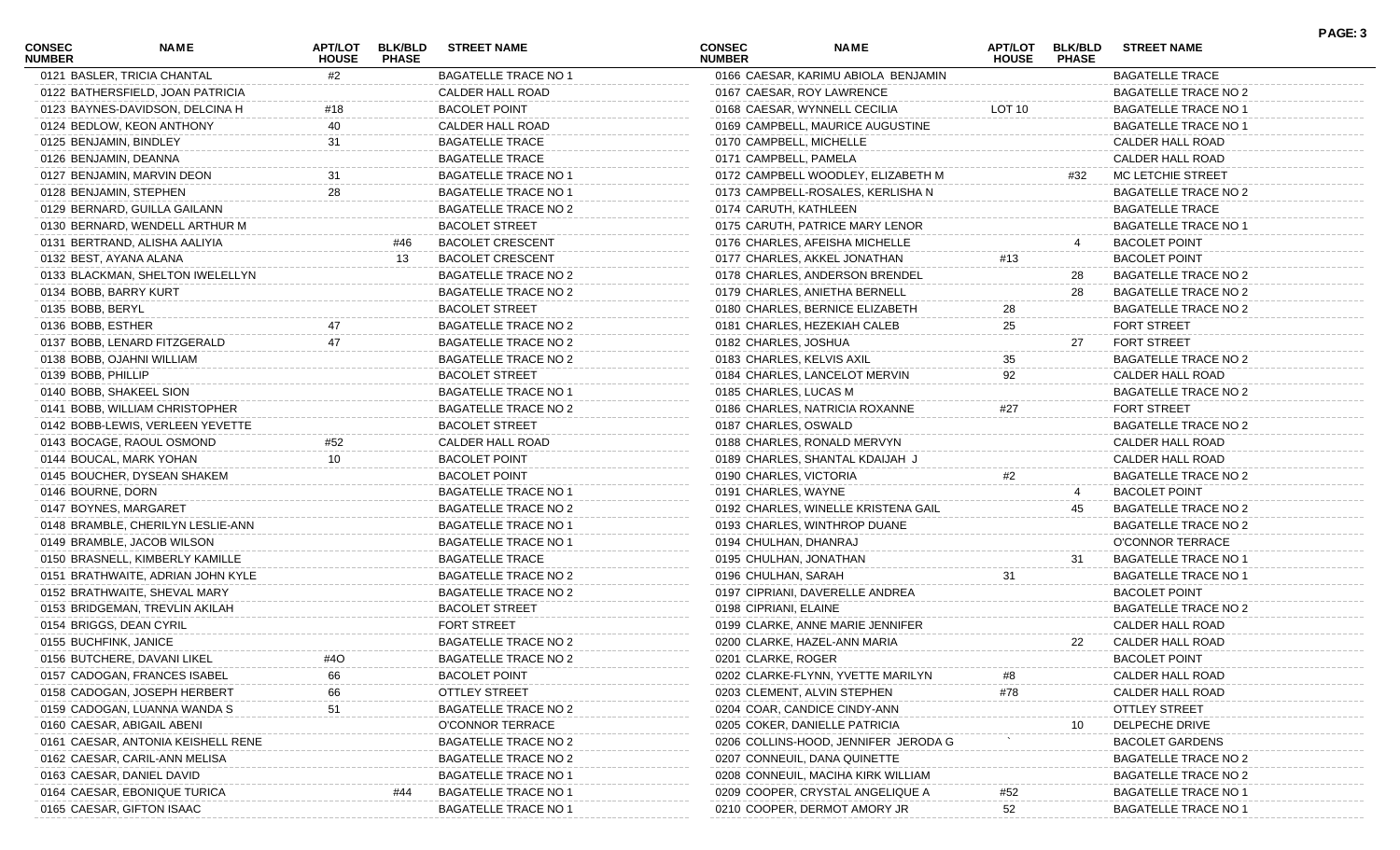| CONSEC<br><b>NUMBER</b> | NAME                                   | <b>APT/LOT</b><br><b>HOUSE</b> | <b>BLK/BLD</b><br><b>PHASE</b> | <b>STREET NAME</b>          | CONSEC<br><b>NUMBER</b>   | <b>NAME</b>                         | <b>APT/LOT</b><br><b>HOUSE</b> | <b>BLK/BLD</b><br><b>PHASE</b> | <b>STREET NAME</b>                           | PAGE: 4 |
|-------------------------|----------------------------------------|--------------------------------|--------------------------------|-----------------------------|---------------------------|-------------------------------------|--------------------------------|--------------------------------|----------------------------------------------|---------|
|                         | 0211 COOPER, RÉSEAN JAHMEI GAVION      |                                |                                | O'CONNOR TERRACE            |                           | 0256 DANIEL MURRAY, KATHLEEN A      |                                |                                | <b>BAGATELLE TRACE NO 2</b>                  |         |
| 0212 COOPER, WAYNE      |                                        |                                |                                | <b>FIRST STREET</b>         | 0257 DARLINGTON, JUNIOR   |                                     | 56                             |                                | CALDER HALL ROAD                             |         |
|                         | 0213 CORBIE, JOSEPH MARTIN             |                                |                                | <b>BACOLET POINT</b>        |                           | 0258 DASS, SHEMAR SHAHEEM A         |                                | #75                            | <b>BACOLET POINT</b>                         |         |
|                         | 0214 CORBIE, SAMIRA JOSETTE THERESA    |                                |                                | <b>BACOLET POINT</b>        | 0259 DAVID, SHIRLEY       |                                     |                                |                                | <b>FIRST STREET</b>                          |         |
|                         | 0215 COWIE-ROWLEY, RIA-CHANIQUE HELENA |                                |                                | MC LETCHIE STREET           | 0260 DAVIDSON, DOYLE      |                                     |                                |                                | <b>BACOLET POINT</b>                         |         |
|                         | 0216 COX, ABBEY BEATRICE               | 32                             |                                | MC LETCHIE STREET           |                           | 0261 DAVIDSON, KERON ELVIS          | 52                             |                                | CALDER HALL ROAD                             |         |
|                         | 0217 CRAIG, ALARIC RIONNE TREVOR       |                                |                                | <b>BACOLET POINT</b>        |                           | 0262 DAVIS, ASHLYN AFYSHA           |                                |                                | <b>BAGATELLE TRACE NO 2</b>                  |         |
| 0218 CRAIG, JEAN GLORIA |                                        |                                |                                | <b>BACOLET POINT</b>        |                           | 0263 DE FREITAS, ALISON GILLIAN-ANN | #21                            |                                | <b>BACOLET GARDENS</b>                       |         |
|                         | 0219 CRAIG, JESSEL TYRONE              |                                |                                | <b>BACOLET POINT</b>        | 0264 DE FREITAS, SEAN D   |                                     |                                |                                | <b>BACOLET GARDENS</b>                       |         |
|                         | 0220 CRAIG, KYLE GREGOR                |                                |                                | <b>BACOLET POINT</b>        | 0265 DE GAZON, ALLISON    |                                     |                                |                                | BAGATELLE TRACE NO 2                         |         |
|                         | 0221 CRAIG, SOLANDRA JEANNETTE         |                                |                                | <b>BACOLET POINT</b>        |                           | 0266 DE GAZON, ANNMARIE K           |                                |                                | BAGATELLE TRACE NO 2                         |         |
|                         | 0222 CRAIG, TREVOR LIONEL              |                                |                                | <b>BACOLET STREET</b>       | 0267 DE GAZON, ANTHONY    |                                     |                                |                                | <b>BAGATELLE TRACE NO 2</b>                  |         |
|                         | 0223 CRICHLOW, DELIA AMRIL             |                                |                                | <b>BAGATELLE TRACE NO 1</b> |                           | 0268 DE NOON-KNOTT, NADINE ANESA    |                                |                                | CALDER HALL ROAD                             |         |
|                         | 0224 CRICHLOW, KIMPSON                 |                                |                                | <b>BAGATELLE TRACE</b>      |                           | 0269 DENNIS, CLARISA CHEARISH       |                                |                                | <b>BACOLET POINT</b>                         |         |
|                         | 0225 CRICHLOW, RICARDO KIMPSON         |                                |                                | <b>BAGATELLE TRACE NO 2</b> | 0270 DENOON, THOMAS       |                                     |                                |                                | <b>BACOLET POINT</b>                         |         |
|                         | 0226 CRICHLOW, SHYANNE KNEISHA         |                                |                                | <b>BAGATELLE TRACE NO 1</b> |                           | 0271 DENOON, TODD MARCUS JOHAN      | 97                             |                                | <b>BACOLET POINT</b>                         |         |
|                         | 0227 CROOKS ROBINSON, LEOLYN NORMA     | #51                            |                                | <b>BACOLET CRESCENT</b>     |                           | 0272 DENOON, TRUDI JENEILLE MARIA   | 97                             |                                | <b>BACOLET POINT</b>                         |         |
|                         | 0228 CROPPER, JACQUELINE SHIRLINE      |                                |                                | LOT#18A BACOLET STREET      | 0273 DES VIGNES, ALVIN    |                                     |                                |                                | BAGATELLE TRACE                              |         |
|                         | 0229 CROSS, ANDREW HARRISON            |                                | #13                            | <b>FIRST STREET</b>         | 0274 DES VIGNES, ARGUS    |                                     |                                |                                | <b>BACOLET STREET</b>                        |         |
|                         | 0230 CROSS, GRACE VERA                 | #13                            |                                | <b>FIRST STREET</b>         |                           | 0275 DES VIGNES, CHRISTAL SHANTEL   |                                |                                | <b>OTTLEY STREET</b>                         |         |
|                         | 0231 CROSS, MARGARETE                  |                                |                                | <b>BACOLET GARDENS</b>      | 0276 DES VIGNES, SUSAN    |                                     | 50                             |                                | BAGATELLE TRACE NO 1                         |         |
|                         | 0232 CUNNINGHAM, MARTIN                |                                | 15                             | <b>BAGATELLE TRACE NO 1</b> | 0277 DIAZ, BRIAN MALCOLM  |                                     |                                |                                | <b>BACOLET GARDENS</b>                       |         |
|                         | 0233 CUNNINGHAM, SHERNA RUTH           | #15                            |                                | <b>BAGATELLE TRACE NO 1</b> |                           | 0278 DIAZ, MARY BERNADETTE          |                                |                                | <b>BACOLET GARDENS</b>                       |         |
|                         | 0234 CUNNINGHAM, SHERRAINE DEBRA       |                                | #15                            | <b>BAGATELLE TRACE NO 1</b> |                           | 0279 DIAZ, PAMELA BERNADETTE        |                                |                                | <b>BACOLET GARDENS</b>                       |         |
|                         | 0235 DALRYMPLE, NEQUESHA ODINI         |                                |                                | <b>BACOLET GARDENS</b>      |                           | 0280 DIAZ, PATRICK ANTHONY          |                                | #23                            | KNOTT DRIVE                                  |         |
|                         | 0236 DANIEL, CASSEY AYANNA             |                                | #92                            | <b>BACOLET POINT</b>        |                           | 0281 DICK, KAELA IMARI RENE         | #44                            |                                | <b>BAGATELLE TRACE NO 1</b>                  |         |
| 0237 DANIEL, CHERYL     |                                        |                                |                                | <b>BAGATELLE TRACE NO 2</b> |                           | 0282 DONALDSON, DARRYL HARRY A      |                                | #25                            | <b>BAGATELLE TRACE NO 2</b>                  |         |
|                         | 0238 DANIEL, CHISLON JARED CURT        | #12                            |                                | <b>BAGATELLE TRACE NO 2</b> | 0283 DOUGLAS, AKILI AARON |                                     | #44                            |                                | CALDER HALL ROAD                             |         |
| 0239 DANIEL, CLIFFORD   |                                        |                                |                                | <b>BAGATELLE TRACE NO 1</b> |                           | 0284 DOUGLAS, ALVIN CURTIS          |                                |                                | <b>FORT STREET</b>                           |         |
|                         | 0240 DANIEL, DARYLL GERREN             |                                |                                | <b>BAGATELLE TRACE NO 2</b> |                           | 0285 DOUGLAS, DARSCELL THEA A       |                                | 27                             | <b>FORT STREET</b>                           |         |
|                         | 0241 DANIEL, DÈNICA SHERI              |                                | #13                            | CALDER HALL ROAD            |                           | 0286 DOUGLAS, JERRY NICHOLAS        |                                |                                | <b>BAGATELLE TRACE NO 1</b>                  |         |
| 0242 DANIEL, DOREEN     |                                        |                                |                                | <b>BAGATELLE TRACE NO 2</b> |                           | 0287 DOUGLAS, NOLAN HEATH CLIFF     |                                |                                | <b>BAGATELLE TRACE NO 2</b>                  |         |
|                         | 0243 DANIEL, EPHRAIM OWEN              |                                |                                | <b>BACOLET POINT</b>        |                           | 0288 DOUGLAS, RODNEY DON BRIAN      |                                |                                | BAGATELLE TRACE NO 1                         |         |
| 0244 DANIEL, GLORIA     |                                        |                                |                                | <b>BAGATELLE TRACE NO 2</b> | 0289 DOUGLAS, ROSLYN      |                                     |                                |                                | <b>FORT STREET</b>                           |         |
| 0245 DANIEL, HAZEL      |                                        |                                |                                | <b>BAGATELLE TRACE NO 2</b> |                           | 0290 DOUGLAS, SHANECA ONEAKER T     |                                |                                | <b>BAGATELLE TRACE NO 1</b>                  |         |
|                         | 0246 DANIEL, KERRON KURT               |                                |                                | <b>BAGATELLE TRACE NO 2</b> |                           | 0291 DOUGLAS, SHELLY-ANN MARGARET   |                                |                                | <b>BAGATELLE TRACE NO 1</b>                  |         |
|                         |                                        |                                |                                |                             |                           | 0292 DOUGLAS, WESLEY MC DONALD S    |                                |                                |                                              |         |
|                         | 0247 DANIEL, KEVIN WALLACE             |                                |                                | <b>BAGATELLE TRACE NO 2</b> |                           | 0293 DOVE, ANDREW JOSEPH CARLTON    |                                |                                | BAGATELLE TRACE NO 1<br>CALDER HALL ROAD     |         |
|                         | 0248 DANIEL, KRYSTINE LEONA            |                                |                                | <b>BAGATELLE TRACE NO 1</b> |                           |                                     | 56B                            |                                |                                              |         |
|                         | 0249 DANIEL, LENNOX ANTHONY            |                                |                                | <b>BAGATELLE TRACE NO 1</b> | 0294 DOVE, JOHN LENNARD   |                                     | 40                             |                                | <b>BAGATELLE TRACE NO 2</b>                  |         |
|                         | 0250 DANIEL, NIGEL ARCHIBALD           | 50                             |                                | <b>BAGATELLE TRACE NO 1</b> | 0295 DOVE, MICHELLE L     |                                     |                                |                                | BAGATELLE TRACE NO 2<br><b>OTTLEY STREET</b> |         |
|                         | 0251 DANIEL, PETAL KAISHA              | 92                             |                                | <b>BACOLET POINT</b>        |                           | 0296 DOVE, NICHOLAS CARLINGTON S    |                                |                                |                                              |         |
| 0252 DANIEL, PHYLLIS    |                                        |                                |                                | <b>BAGATELLE TRACE NO 2</b> | 0297 DOVE, SHAWN TYRONE   |                                     |                                |                                | <b>BAGATELLE TRACE NO 2</b>                  |         |
|                         | 0253 DANIEL, SHIVAUGHN RACQUISHA       |                                |                                | CALDER HALL ROAD            | 0298 DRAYTON, EULYN AMY   |                                     |                                |                                | <b>BAGATELLE TRACE</b>                       |         |
|                         | 0254 DANIEL, THALIA GABRIELLA          |                                | #50                            | <b>BAGATELLE TRACE NO 1</b> |                           | 0299 DRAYTON, IAN STANLEY           | 17                             |                                | <b>BAGATELLE TRACE</b>                       |         |
| 0255 DANIEL, VENICE     |                                        |                                |                                | <b>BAGATELLE TRACE NO 1</b> |                           | 0300 DUKE WOODS, ABBYGAIL CARON     |                                |                                | <b>BAGATELLE TRACE NO 1</b>                  |         |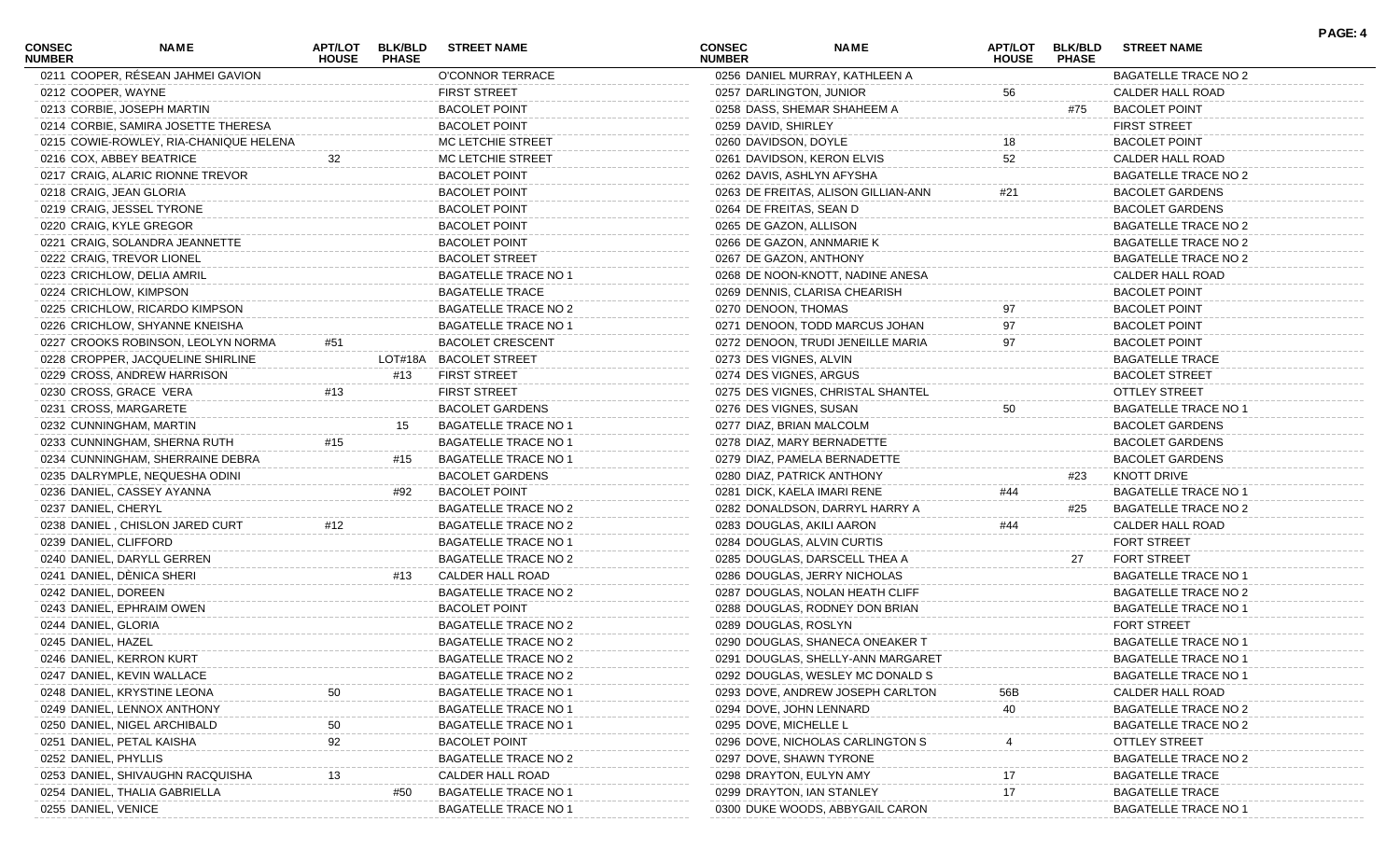| <b>CONSEC</b><br><b>NUMBER</b> | <b>NAME</b>                           | <b>APT/LOT</b><br><b>HOUSE</b> | <b>BLK/BLD</b><br><b>PHASE</b> | <b>STREET NAME</b>          | <b>CONSEC</b><br><b>NUMBER</b> | <b>NAME</b>                        | <b>APT/LOT</b><br><b>HOUSE</b> | <b>BLK/BLD</b><br><b>PHASE</b> | <b>STREET NAME</b>          | PAGE: 5 |
|--------------------------------|---------------------------------------|--------------------------------|--------------------------------|-----------------------------|--------------------------------|------------------------------------|--------------------------------|--------------------------------|-----------------------------|---------|
| 0301 DUMAS, REGINALD           |                                       | 31                             |                                | <b>BACOLET GARDENS</b>      |                                | 0346 GAY-WARNER, ABI TENISHA       | LP62                           |                                | <b>BAGATELLE TRACE NO 1</b> |         |
|                                | 0302 DUMAS-TOPPIN, MARINA             |                                | 2                              | <b>BACOLET POINT</b>        |                                | 0347 GEORGE, KAFESHA ANTOYIA       |                                | 5                              | OTTLEY STREET               |         |
|                                | 0303 DUNCAN, JEFFERY LLEWELLYN        |                                | 10                             | <b>BAGATELLE TRACE NO 2</b> |                                | 0348 GEORGE, KNAFESA WAHEEDA       |                                | 5                              | <b>OTTLEY STREET</b>        |         |
|                                | 0304 DUNCAN, SEON SHELDON             |                                |                                | <b>BAGATELLE TRACE NO 2</b> | 0349 GEORGE, SHARLIN           |                                    |                                | 60                             | <b>BAGATELLE TRACE NO 1</b> |         |
|                                | 0305 ECCKLES, ADELLE MARRY            |                                |                                | <b>BACOLET STREET</b>       |                                | 0350 GEORGE, SHERWYN LEON          |                                |                                | <b>OTTLEY STREET</b>        |         |
|                                | 0306 ECCKLES, ANASTACIA ELIZABETH     |                                |                                | <b>BACOLET STREET</b>       | 0351 GEORGE, ZOÈ NAOMI         |                                    |                                |                                | <b>BAGATELLE TRACE NO 2</b> |         |
|                                | 0307 ECCKLES, MICHAEL ANDREW          |                                |                                | <b>BACOLET STREET</b>       | 0352 GIBARROW, CANDICE         |                                    |                                |                                | HILL CREST DRIVE            |         |
|                                | 0308 ECCKLES, ODEKA MARIA             |                                |                                | <b>BACOLET STREET</b>       |                                | 0353 GIBBS, YOLANDE THERESA        |                                |                                | <b>OTTLEY STREET</b>        |         |
| 0309 ECKLES, ANDREW            |                                       |                                |                                | <b>BACOLET STREET</b>       |                                | 0354 GILBERT, ANISHA BELINDA BUNMI | 32                             |                                | MC LETCHIE STREET           |         |
| 0310 ECKLES, BARRY             |                                       |                                |                                | <b>BACOLET STREET</b>       |                                | 0355 GILBERT, JOSEPH DAMON         | #32                            |                                | MC LETCHIE STREET           |         |
| 0311 EDMUND, ANN               |                                       |                                |                                | <b>OTTLEY STREET</b>        | 0356 GILL, ALIYAH HUDA         |                                    |                                | #6                             | <b>BACOLET POINT</b>        |         |
|                                | 0312 EDMUND, TRICIA STACY             | 65                             |                                | OTTLEY STREET               |                                | 0357 GILL, RHYON ALEC MARC         |                                |                                | CALDER HALL ROAD            |         |
|                                | 0313 EDMUND - BAILEY, GABRIELLA LUCIA | 65                             |                                | <b>FORT STREET</b>          |                                | 0358 GLASGOW-WHEELER, MARILYN      |                                |                                | <b>FORT STREET</b>          |         |
|                                | 0314 EDWARDS, ANEIKA MERLIS           | LOT 13                         |                                | <b>CELESTIAL VIEW</b>       |                                | 0359 GODSON-PHILLIPS, KEMBA AYANNA |                                |                                | <b>BACOLET POINT</b>        |         |
|                                | 0315 EDWARDS, ANTOINETTE JOYCE        |                                |                                | <b>BAGATELLE TRACE NO 1</b> | 0360 GOMEZ, DELISHA            |                                    | #93                            |                                | <b>BACOLET STREET</b>       |         |
|                                | 0316 EDWARDS, ANTON RONALD MATTHEW    | LOT 13                         |                                | <b>CELESTIAL VIEW</b>       | 0361 GOMEZ, GLEN               |                                    |                                |                                | <b>BACOLET GARDENS</b>      |         |
| 0317 EDWARDS, JASON            |                                       |                                |                                | <b>BAGATELLE TRACE NO 2</b> |                                | 0362 GOPAUL, FIDEL GILBERT H       | 52                             |                                | <b>BAGATELLE TRACE NO 1</b> |         |
|                                | 0318 EDWARDS, LARRY ANTHONY           | #92                            |                                | <b>BACOLET POINT</b>        | 0363 GORDON, ANICA AFIA        |                                    |                                | 21                             | <b>BACOLET POINT</b>        |         |
|                                | 0319 ELDER, HAZEL ROXANNA GODIVA      |                                |                                | <b>BAGATELLE TRACE NO 1</b> |                                | 0364 GORDON, CAMILLE CRYSTAL       | 1660                           |                                | HILL CREST DRIVE            |         |
| 0320 ELDER, KEITH              |                                       |                                |                                | <b>BACOLET POINT</b>        |                                | 0365 GORDON, CHERYL JANICE         | 40                             |                                | CALDER HALL ROAD            |         |
|                                | 0321 ELDER, MESHACH TERRELL           |                                |                                | <b>BAGATELLE TRACE NO 1</b> |                                | 0366 GORDON, EARL FITZGERALD       |                                |                                | BAGATELLE TRACE NO 2        |         |
|                                | 0322 ELDER, TAMIKA SHERENA            |                                | #42                            | <b>BAGATELLE TRACE NO 1</b> |                                | 0367 GORDON, FITZ HERBERT LANCE    |                                |                                | <b>BAGATELLE TRACE</b>      |         |
|                                | 0323 ELDER-THOMAS, HENRIETTA          |                                |                                | CALDER HALL ROAD            |                                | 0368 GORDON, HILBERT MC ARTHUR     |                                |                                | <b>BAGATELLE TRACE</b>      |         |
|                                | 0324 EVANS, HELEN HARRIET             |                                | #39                            | DELPECHE DRIVE              | 0369 GORDON, IVAN              |                                    | 21                             |                                | <b>BAGATELLE TRACE</b>      |         |
| 0325 EWING, DUPORT             |                                       |                                |                                | <b>BAGATELLE TRACE</b>      |                                | 0370 GORDON, KURT LYNDON           |                                |                                | <b>BAGATELLE TRACE NO 1</b> |         |
|                                | 0326 EWING, STACEY RIA RENECIA        |                                |                                | <b>BAGATELLE TRACE</b>      | 0371 GORDON, LOUISA            |                                    | 21                             |                                | <b>BAGATELLE TRACE NO 1</b> |         |
|                                | 0327 FERGUSON, DENNIS CARLYLE         |                                |                                | <b>BACOLET GARDENS</b>      |                                | 0372 GORDON, MICHELLE GISELLE      |                                |                                | <b>BAGATELLE TRACE NO 1</b> |         |
|                                | 0328 FERGUSON, SHANIKA SHANEEN        |                                |                                | <b>BACOLET POINT</b>        | 0373 GORDON, RAWLE             |                                    |                                |                                | <b>BAGATELLE TRACE</b>      |         |
|                                | 0329 FERMIN, KIMYUN MARIA             | #50                            |                                | <b>BAGATELLE TRACE NO 1</b> |                                | 0374 GORDON, SEAN RICARDO          | 21                             |                                | <b>BAGATELLE TRACE NO 1</b> |         |
|                                | 0330 FERNANDO, SHENDIAN               |                                |                                | <b>BACOLET STREET</b>       |                                | 0375 GORDON, SHONARI ROBERTO       |                                | 21                             | <b>BAGATELLE TRACE</b>      |         |
|                                | 0331 FITZ-WORME, CAMILLE DIANA        |                                |                                | <b>BACOLET GARDENS</b>      |                                | 0376 GORDON, SONIA PATRICE         | 21                             |                                | <b>BAGATELLE TRACE NO 1</b> |         |
|                                | 0332 FORRESTER, SIMONE RAKESHA        |                                |                                | <b>BACOLET POINT</b>        |                                | 0377 GRAHAM, XAVIER SHANE          |                                |                                | <b>BACOLET POINT</b>        |         |
|                                | 0333 FRANCIS, DILL DEAN               | #54                            |                                | <b>BAGATELLE TRACE NO 1</b> | 0378 GRANT, ANNISA OTILDA      |                                    | 40                             |                                | <b>BAGATELLE TRACE NO 1</b> |         |
|                                | 0334 FRANCIS, WENDY ANN HYACINTH      | 54                             |                                | <b>BAGATELLE TRACE NO 1</b> |                                | 0379 GRANT, FIONA SHINELLE         | 49                             |                                | BAGATELLE TRACE NO 2        |         |
| 0335 FRANCOIS, HENRY           |                                       | 30                             |                                | <b>BAGATELLE TRACE NO 2</b> | 0380 GRANT, JENNIFER           |                                    |                                |                                | <b>BAGATELLE TRACE NO 1</b> |         |
|                                | 0336 FRASER, AKILI MIKHAIL GERARD     | #28A                           |                                | <b>BAGATELLE TRACE NO 1</b> |                                | 0381 GRANT, KHADIJA KIMMOY         |                                |                                | <b>BACOLET POINT</b>        |         |
|                                | 0337 FRASER, FUTIMA RUTHANN           | LOT#92                         |                                | <b>BACOLET POINT</b>        |                                | 0382 GRANT, LIONEL GEORGE OSBOURNE | #10                            |                                | DELPECHE DRIVE              |         |
|                                | 0338 FREDERICK-DUKE, GLORIA           | 73                             |                                | <b>BACOLET POINT</b>        | 0383 GRANT, MAYNARD            |                                    |                                |                                | <b>BAGATELLE TRACE NO 2</b> |         |
|                                | 0339 FRITH, HAYLEY LOUELLA            |                                |                                | <b>BACOLET POINT</b>        | 0384 GRANT, SHIYON KAYLEM      |                                    |                                | #35                            | <b>BAGATELLE TRACE NO 2</b> |         |
|                                | 0340 GAY, HAILE MAKEAL                |                                |                                | <b>BAGATELLE TRACE NO</b>   | 0385 GRAY, SUE-ANN ZOE         |                                    |                                |                                | <b>BAGATELLE TRACE NO 2</b> |         |
|                                | 0341 GAY, JOHN HOLLINSWORTH           |                                |                                | <b>BAGATELLE TRACE NO 1</b> |                                | 0386 GREAVES, RICARDO COLLICE O    |                                | 62                             | CALDER HALL ROAD            |         |
|                                | 0342 GAY, KRISTOS GABRE               |                                |                                | <b>BAGATELLE TRACE NO 1</b> |                                | 0387 GREAVES, XAVIER SHEMAR NORANI |                                |                                | <b>CALDER HALL ROAD</b>     |         |
| 0343 GAY, MERLE ANITA          |                                       |                                |                                | <b>BAGATELLE TRACE NO 1</b> |                                | 0388 GREAVES-WALDRON, LUCENDA E    | #62                            | 62                             | CALDER HALL ROAD            |         |
| 0344 GAY, TESFA YESUS          |                                       |                                |                                | <b>BAGATELLE TRACE NO 1</b> |                                | 0389 GREER, SAMANTHA MARIE         |                                |                                | <b>BACOLET GARDENS</b>      |         |
|                                |                                       |                                | 62                             |                             |                                | 0390 GRIFFITH, LISA-MARIE SANDRA   |                                |                                |                             |         |
|                                | 0345 GAY, THEBEZ TSHAYE               |                                |                                | <b>BAGATELLE TRACE NO 1</b> |                                |                                    |                                |                                | <b>BACOLET GARDENS</b>      |         |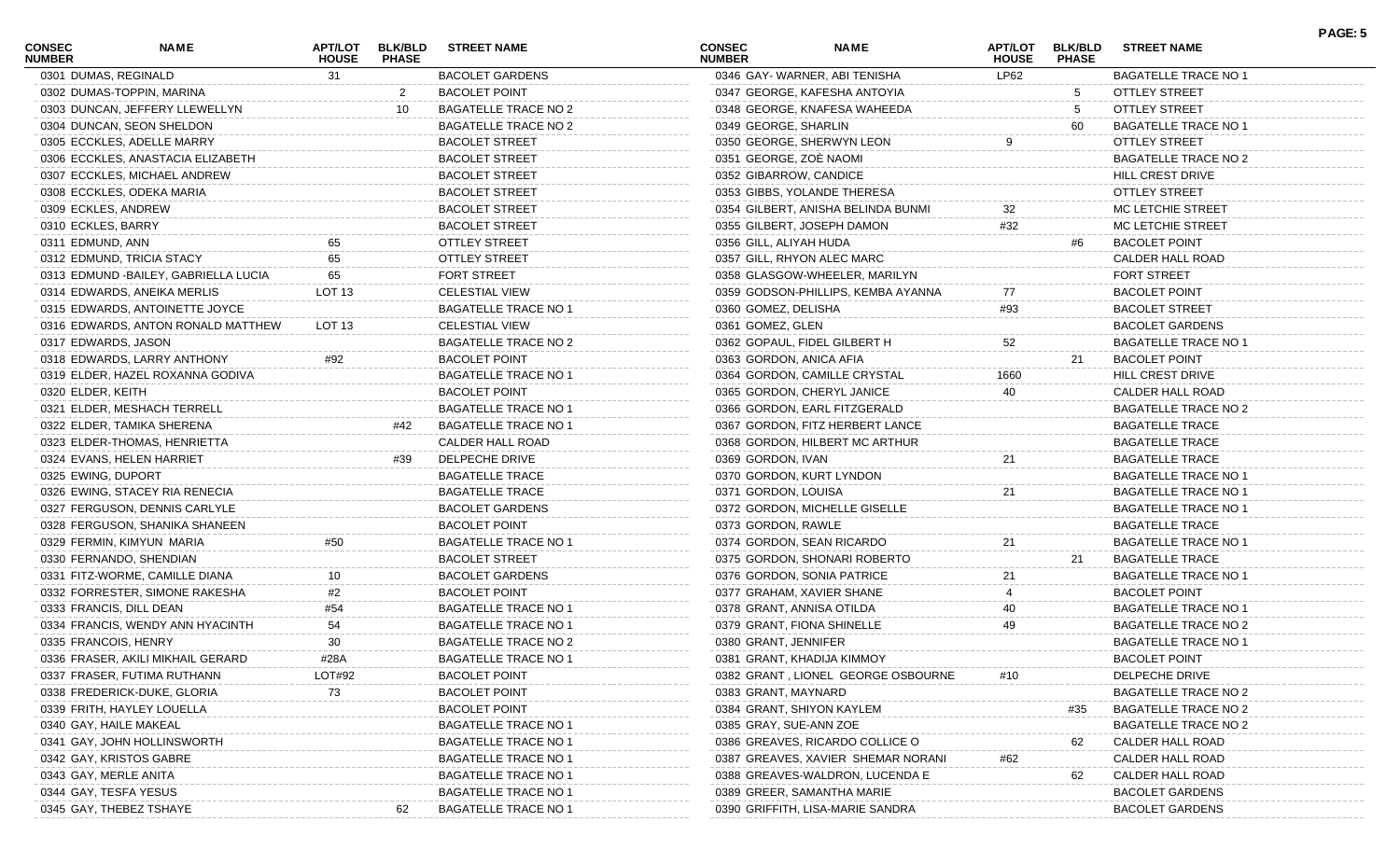| <b>CONSEC</b><br><b>NUMBER</b> | NAME                                 | ΑΡΤ/LOT<br><b>HOUSE</b> | <b>BLK/BLD</b><br><b>PHASE</b> | <b>STREET NAME</b>          | <b>CONSEC</b><br><b>NUMBER</b> | <b>NAME</b>                            | APT/LOT<br><b>HOUSE</b> | <b>BLK/BLD</b><br><b>PHASE</b> | <b>STREET NAME</b>          | PAGE: 6 |
|--------------------------------|--------------------------------------|-------------------------|--------------------------------|-----------------------------|--------------------------------|----------------------------------------|-------------------------|--------------------------------|-----------------------------|---------|
|                                | 0391 GRIFFITH, SHAKEEM KAYODE SHEKO  |                         |                                | <b>BAGATELLE TRACE NO 2</b> |                                | 0436 HERBERT, NICHOLETTE N             |                         |                                | <b>BAGATELLE TRACE NO 2</b> |         |
|                                | 0392 GRIFFITH, STACEY ILLANA         | 17                      |                                | <b>OTTLEY STREET</b>        |                                | 0437 HILLS, EMMANUEL ANTHONY           |                         | 44                             | CALDER HALL ROAD SOUTH      |         |
|                                | 0393 GRIFFITH-GOMEZ, MARY ELIZABETH  |                         |                                | <b>BACOLET GARDENS</b>      | 0438 HILLS, LISA KAREN         |                                        | 44                      |                                | CALDER HALL ROAD            |         |
|                                | 0394 GRIMES, NATHANIEL ELTON RICHARD | 29                      |                                | <b>BACOLET POINT</b>        |                                | 0439 HILLS, PAMELIA FLORENCIA          |                         |                                | CALDER HALL ROAD            |         |
|                                | 0395 GRIMSHAW, DALE ESMOND           |                         |                                | <b>BAGATELLE TRACE NO 1</b> | 0440 HINDS, KEREN TAMARA       |                                        |                         | LOT68                          | <b>BACOLET CRESCENT</b>     |         |
|                                | 0396 GRIMSHAW, FRANK LORRIS          |                         |                                | <b>BAGATELLE TRACE</b>      | 0441 HINDS, PATSY JUNE         |                                        | 68                      |                                | <b>BACOLET POINT</b>        |         |
|                                | 0397 GUERRA, ALLISON MERVYN          |                         |                                | <b>BAGATELLE TRACE</b>      | 0442 HINDS, RICHARD GARY       |                                        | LOT68                   |                                | <b>BACOLET POINT</b>        |         |
| 0398 GUERRA, ALTHEA            |                                      |                         |                                | <b>BAGATELLE TRACE</b>      |                                | 0443 HINDS, ROGER CHRISTOPHER          | LOT#68                  |                                | <b>BACOLET CRESCENT</b>     |         |
|                                | 0399 GUERRA, ALVERN KAREEM           |                         |                                | <b>BAGATELLE TRACE NO 1</b> |                                | 0444 HOLDER, PETER WINSTON             |                         |                                | BAGATELLE TRACE NO 3        |         |
|                                | 0400 GUERRA, ANGELINE FREDERICA      |                         |                                | <b>BAGATELLE TRACE NO 1</b> |                                | 0445 HOLDER, TERRON EVRAND             | A 34                    |                                | <b>WAYNE CRESCENT</b>       |         |
|                                | 0401 GUERRA, ANGELLO EZRA            |                         |                                | <b>BAGATELLE TRACE</b>      |                                | 0446 HUTCHINSON, BEVERLY VALERIE       |                         |                                | <b>BAGATELLE TRACE NO 1</b> |         |
|                                | 0402 GUERRA, DANIECE GWYNETH         |                         |                                | <b>BAGATELLE TRACE NO 1</b> |                                | 0447 HUTCHINSON, CANDELA TENESHA       |                         |                                | <b>BAGATELLE TRACE NO 1</b> |         |
|                                | 0403 GUERRA, DESRON GARFIELD         |                         |                                | BAGATELLE TRACE NO 1        |                                | 0448 HUTCHINSON, KERRY BEVER           |                         |                                | <b>BAGATELLE TRACE NO 1</b> |         |
|                                | 0404 GUERRA, DONNA MARGARET MONIQUE  |                         |                                | <b>BAGATELLE TRACE NO 1</b> |                                | 0449 HUTCHINSON, SHAMEL TEVORN         |                         |                                | <b>BAGATELLE TRACE NO 1</b> |         |
|                                | 0405 GUERRA, DWANE ERNEST            |                         |                                | <b>BAGATELLE TRACE</b>      |                                | 0450 HUTCHINSON, SHIANNE H             |                         |                                | <b>BAGATELLE TRACE NO 1</b> |         |
|                                | 0406 GUERRA, SHAREE SHERNA SKYLER    |                         |                                | <b>BAGATELLE TRACE NO 1</b> |                                | 0451 HUTCHINSON-WILSON, ANN            |                         |                                | <b>BAGATELLE TRACE NO 1</b> |         |
|                                | 0407 GUERRA-TAYLOR, HERMINE DIANNE   |                         |                                | BAGATELLE TRACE NO 1        |                                | 0452 INNISS, NIKISHA CHERRY-ANN        |                         |                                | BAGATELLE TRACE NO 2        |         |
|                                | 0408 GUNNESS, SEUNARINE              |                         | 78                             | <b>BACOLET CRESCENT</b>     |                                | 0453 IRVINE MC FARLANE, GLENDA         | 18                      |                                | CALDER HALL ROAD            |         |
|                                | 0409 GUY, GIANNA NICOLA              |                         |                                | <b>BAGATELLE TRACE NO 2</b> |                                | 0454 ISAAC DES VIGNES, JENNIFER AGATHA |                         |                                | <b>BAGATELLE TRACE NO 1</b> |         |
| 0410 GUY, HUGH                 |                                      |                         |                                | <b>BAGATELLE TRACE NO 2</b> |                                | 0455 ISAACS, CLIFTON FRANCIS M         |                         |                                | <b>BACOLET POINT</b>        |         |
| 0411 GUY, KERN LERON           |                                      | #8                      |                                | <b>BAGATELLE TRACE NO 2</b> |                                | 0456 JACK, ANDREA MONICA C             |                         |                                | BAGATELLE TRACE NO 2        |         |
|                                | 0412 GUY, LOUISA ALEXANDRINA F       |                         |                                | <b>BAGATELLE TRACE NO 2</b> | 0457 JACK, ANSEL ALEX          |                                        |                         |                                | <b>BAGATELLE TRACE NO 2</b> |         |
| 0413 HAMID, KAREEM             |                                      |                         | #26                            | <b>BAGATELLE TRACE NO 1</b> | 0458 JACK, ARIEL THEA          |                                        |                         |                                | <b>BAGATELLE TRACE NO 2</b> |         |
|                                | 0414 HAMID, ROY EMMANUEL             |                         |                                | <b>BAGATELLE TRACE NO 1</b> |                                | 0459 JACK, CAROLYN LYNETTE             | 54                      |                                | <b>BAGATELLE TRACE NO 2</b> |         |
|                                | 0415 HARPER, JOHN HAROLD             |                         |                                | <b>BAGATELLE TRACE NO 2</b> | 0460 JACK, CHANTAL JENNA       |                                        |                         |                                | CALDER HALL ROAD            |         |
|                                | 0416 HARPER, MARCIA JACQUELINE       |                         |                                | BAGATELLE TRACE NO 3        | 0461 JACK, CLYDE PATRICK       |                                        |                         | 70                             | <b>BAGATELLE TRACE NO 1</b> |         |
|                                |                                      |                         |                                | <b>BAGATELLE TRACE NO 1</b> |                                |                                        |                         |                                | <b>BAGATELLE TRACE NO 1</b> |         |
|                                | 0417 HARPER-THOMAS, BRIDGET VIRGINIA |                         |                                |                             |                                | 0462 JACK, DOMINIC DAMIAN DEWAYNE      | 76                      |                                |                             |         |
|                                | 0418 HARRAGIN, CHARMAINE ANN         |                         | LP#50                          | <b>BACOLET POINT</b>        | 0463 JACK, ELVIS               |                                        | 105                     |                                | <b>BACOLET POINT</b>        |         |
| 0419 HARRY, SAMUEL             |                                      |                         |                                | <b>BAGATELLE TRACE NO 1</b> | 0464 JACK, IVOR                |                                        |                         |                                | <b>BAGATELLE TRACE</b>      |         |
|                                | 0420 HAYNES-QUASHIE, VERNISE         |                         |                                | <b>BAGATELLE TRACE NO 1</b> |                                | 0465 JACK, JEROME VICKEITO             | 54                      |                                | <b>BAGATELLE TRACE NO 2</b> |         |
| 0421 HECTOR, KIERON K          |                                      | 51                      |                                | <b>BACOLET CRESCENT</b>     | 0466 JACK, JOAN ALISON         |                                        |                         |                                | <b>BAGATELLE TRACE NO 2</b> |         |
|                                | 0422 HECTOR, MARY CARMELA            |                         |                                | <b>BAGATELLE TRACE NO 1</b> | 0467 JACK, KAREN EVETTE        |                                        |                         |                                | <b>BAGATELLE TRACE NO 2</b> |         |
|                                | 0423 HENDRICKSON, AULDITH SANDRA     | 27                      |                                | <b>BACOLET POINT</b>        |                                | 0468 JACK, KERRON NATHANIEL            |                         |                                | <b>BAGATELLE TRACE NO 1</b> |         |
|                                | 0424 HENRY, AKON NIKKI               |                         |                                | <b>BAGATELLE TRACE NO 2</b> |                                | 0469 JACK, KIMBERLY ELISABETHE         |                         |                                | <b>BAGATELLE TRACE NO 2</b> |         |
|                                | 0425 HENRY, ALVORN DALE              | 44                      |                                | <b>BAGATELLE TRACE NO 1</b> | 0470 JACK, KWESI DWIGHT        |                                        | 54                      |                                | <b>BAGATELLE TRACE NO 2</b> |         |
|                                | 0426 HENRY, JEROME KEVIN             |                         | #44                            | <b>BAGATELLE TRACE NO 1</b> |                                | 0471 JACK, MATTHEW ALLGERNON           |                         |                                | <b>BAGATELLE TRACE NO 2</b> |         |
|                                | 0427 HENRY, MARILYN ELEANORA         |                         |                                | <b>OTTLEY STREET</b>        | 0472 JACK, RHEA MALICIA        |                                        |                         |                                | <b>BAGATELLE TRACE NO 1</b> |         |
|                                | 0428 HENRY, MERVYN JOSEPH            |                         |                                | <b>BAGATELLE TRACE NO 1</b> | 0473 JACK, RONDELL MARC        |                                        |                         |                                | <b>BAGATELLE TRACE NO 2</b> |         |
| 0429 HENRY, RONALD             |                                      |                         |                                | <b>BAGATELLE TRACE NO 1</b> |                                | 0474 JACK, SANDRA MILDRED              |                         |                                | <b>O'CONNOR TERRACE</b>     |         |
|                                | 0430 HENRY, SHELDON ROLAND           |                         |                                | <b>BAGATELLE TRACE NO 1</b> |                                | 0475 JACK-HENRY, SADE LATOYA           |                         |                                | <b>BAGATELLE TRACE NO 1</b> |         |
|                                | 0431 HENRY-COOPER, IRMA JACQUELINE   |                         |                                | <b>BAGATELLE TRACE</b>      | 0476 JACKSON, CLAYTON          |                                        |                         |                                | <b>BACOLET GARDENS</b>      |         |
|                                | 0432 HENRY-ROBERTS, CYNTHIA          |                         |                                | CALDER HALL ROAD            |                                | 0477 JACKSON, KANDACE SARAH            | 31                      |                                | <b>BAGATELLE TRACE NO 1</b> |         |
|                                | 0433 HEPBURN, CECIL CLAUDE           |                         |                                | <b>BACOLET GARDENS</b>      |                                | 0478 JACOB, JULIETTE CLETA             | LOT68                   |                                | <b>BACOLET CRESCENT</b>     |         |
|                                | 0434 HERBERT, JACQUELINE             | 29                      |                                | <b>BAGATELLE TRACE NO 2</b> |                                | 0479 JAMES, ALISHA GISELLE             | 45                      |                                | <b>BACOLET GARDENS</b>      |         |
|                                | 0435 HERBERT, LARRY D                |                         |                                | <b>BAGATELLE TRACE NO 2</b> | 0480 JAMES, ARLENE R           |                                        |                         |                                | OTTLEY STREET               |         |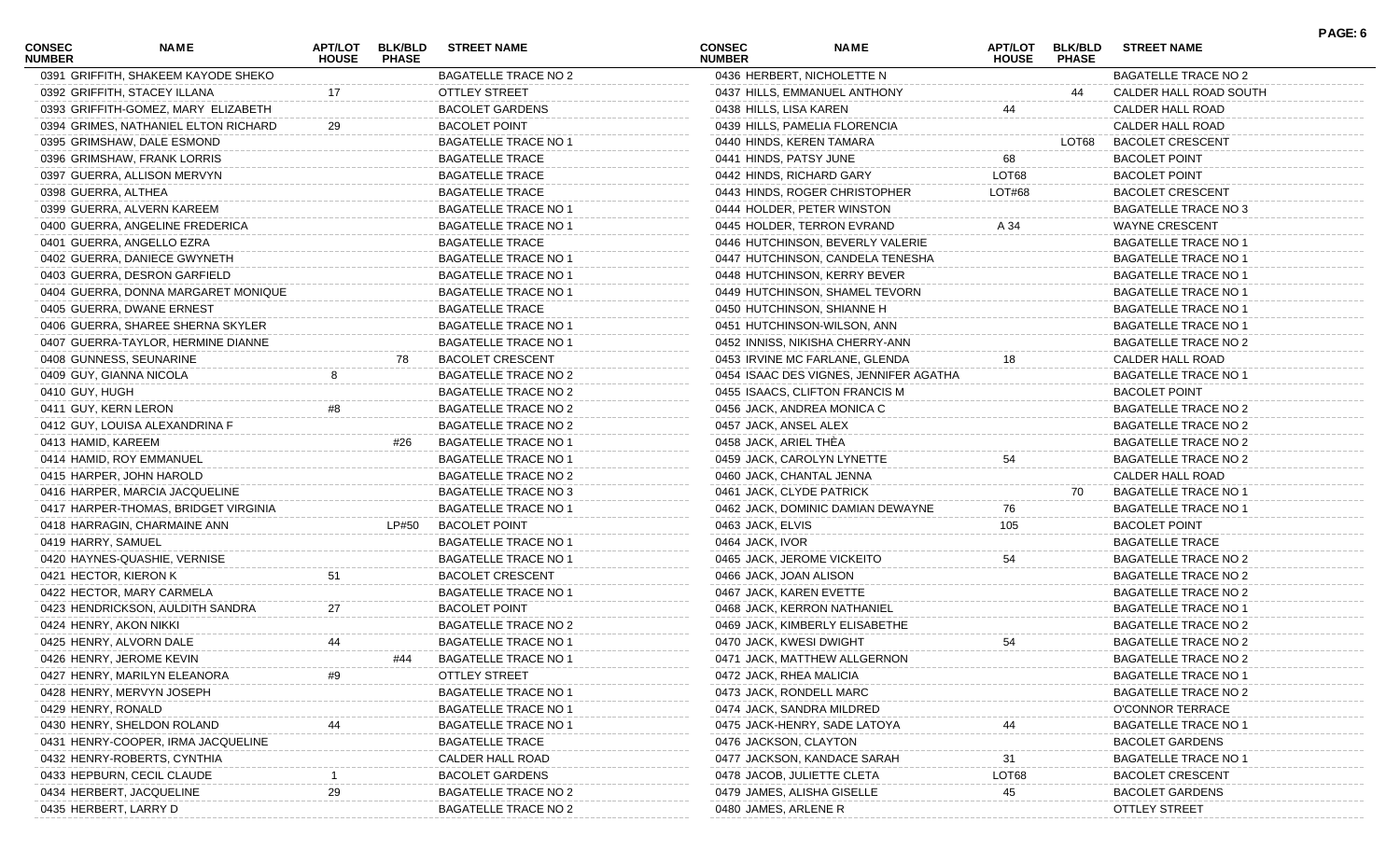| <b>CONSEC</b><br><b>NUMBER</b> | NAME                                     | ΑΡΤ/LOT<br><b>HOUSE</b> | <b>BLK/BLD</b><br><b>PHASE</b> | <b>STREET NAME</b>          | <b>CONSEC</b><br><b>NUMBER</b> | <b>NAME</b>                         | APT/LOT<br><b>HOUSE</b> | <b>BLK/BLD</b><br><b>PHASE</b> | <b>STREET NAME</b>          | <b>PAGE: 7</b> |
|--------------------------------|------------------------------------------|-------------------------|--------------------------------|-----------------------------|--------------------------------|-------------------------------------|-------------------------|--------------------------------|-----------------------------|----------------|
|                                | 0481 JAMES, BERTHIL THEOPHILUS           |                         | #12                            | <b>BACOLET GARDENS</b>      | 0526 JOSEPH, AMANDA FAY        |                                     | LOT <sub>60</sub>       |                                | <b>FIRST STREET</b>         |                |
|                                | 0482 JAMES, CHERYLEE ANN                 |                         |                                | <b>BAGATELLE TRACE NO 1</b> | 0527 JOSEPH, ANGEELA           |                                     | #34                     |                                | CALDER HALL ROAD            |                |
|                                | 0483 JAMES, DENESE BRITTNEY A A          |                         |                                | <b>BAGATELLE TRACE NO 2</b> | 0528 JOSEPH, EDWARD            |                                     | #29                     |                                | MC LETCHIE STREET           |                |
|                                | 0484 JAMES, EVERALD KING                 |                         |                                | <b>BAGATELLE TRACE NO 1</b> | 0529 JOSEPH, HORACE IAN        |                                     | 34                      |                                | CALDER HALL ROAD            |                |
|                                | 0485 JAMES, GARTH NEWTON                 |                         | LOT 45                         | <b>BACOLET GARDENS</b>      | 0530 JOSEPH, JAMELLA CLIVIA    |                                     |                         |                                | BAGATELLE TRACE NO 3        |                |
|                                | 0486 JAMES, GARTH NEWTON                 | #45                     |                                | DELPECHE DRIVE              |                                | 0531 JOSEPH, MC KENZIE NIGEL        |                         |                                | BAGATELLE TRACE NO 3        |                |
|                                | 0487 JAMES, HAZEL ANN                    |                         |                                | <b>BACOLET GARDENS</b>      | 0532 JOSEPH, NICOLE ALANA      |                                     | 52                      |                                | CALDER HALL ROAD            |                |
|                                | 0488 JAMES, JEROMY JAMAL JASON           | #45                     |                                | <b>DELPECHE DRIVE</b>       | 0533 JOSEPH, PAMELA            |                                     | 68                      |                                | <b>BACOLET STREET</b>       |                |
| 0489 JAMES, JOHN               |                                          |                         |                                | <b>BAGATELLE TRACE NO 1</b> | 0534 JOSEPH, PERCY             |                                     | 68                      |                                | <b>BACOLET STREET</b>       |                |
|                                | 0490 JAMES, JULIET ARLENE                |                         |                                | CALDER HALL ROAD            |                                | 0535 JOSEPH, PERONNE LUANNA         |                         | 68                             | <b>BACOLET STREET</b>       |                |
|                                | 0491 JAMES, LANCE CORDELL                | 12                      |                                | <b>BACOLET POINT</b>        |                                | 0536 JOSEPH, PETAL ALANA RIA        |                         | 68                             | <b>BACOLET STREET</b>       |                |
|                                | 0492 JAMES, MARJORIE                     | 12                      |                                | <b>BACOLET POINT</b>        |                                | 0537 JOSEPH, SHERINE JENELLE        |                         |                                | <b>FIRST STREET</b>         |                |
|                                | 0493 JAMES, MEGAN KESTER                 |                         |                                | CALDER HALL ROAD            |                                | 0538 JOSEPH, WENDY VERONICA         |                         |                                | <b>BAGATELLE TRACE NO 1</b> |                |
|                                | 0494 JAMES, NATHAN DAVID                 | LOT #45                 |                                | DELPECHE DRIVE              |                                | 0539 JOSEPH-FARRELL, CASSANDRA S    |                         |                                | <b>BAGATELLE TRACE</b>      |                |
|                                | 0495 JAMES, RAPHAEL GEORGE F             |                         | 15                             | <b>BACOLET STREET</b>       |                                | 0540 JOSEPH-JOHN, MARCIA ANASTASIA  |                         |                                | <b>BACOLET STREET</b>       |                |
|                                | 0496 JAMES, ROBERT BOBB                  |                         |                                | <b>CALDER HALL ROAD</b>     |                                | 0541 JOSEPH-OTTLEY, SHELLIANN S     | 28B                     |                                | <b>BAGATELLE TRACE NO 1</b> |                |
|                                | 0497 JAMES, TULANI MORIAH SAFIYA         | 18                      |                                | CALDER HALL ROAD            | 0542 JOSEPH-SEBRO, JOAN        |                                     |                         |                                | <b>BACOLET POINT</b>        |                |
|                                | 0498 JAMES-BUCHFINK, JENNIFER N          |                         |                                | <b>BAGATELLE TRACE NO 2</b> | 0543 JULIEN, CARLA DENYSE      |                                     | 13                      |                                | CALDER HALL ROAD            |                |
|                                | 0499 JAMES-GOMES, JENILEE SHERVA K       |                         |                                | <b>BACOLET POINT</b>        |                                | 0544 JULIEN-BRAMBLE, ANGELA         | LP 61                   |                                | <b>BAGATELLE TRACE NO 1</b> |                |
|                                | 0500 JERRY, DARRION CLINT ALEXTON        |                         | #18                            | CALDER HALL ROAD            | 0545 KAISER, AKILAH NATAKI     |                                     |                         |                                | <b>BAGATELLE TRACE NO 2</b> |                |
|                                | 0501 JOB-THOMAS, KITUA CHE               |                         |                                | <b>BACOLET POINT</b>        | 0546 KERR, DEXTER AVALON       |                                     |                         |                                | <b>BAGATELLE TRACE NO 2</b> |                |
|                                | 0502 JOB-THOMAS, WANAKI YOLANDA K        |                         |                                | <b>BACOLET POINT</b>        |                                | 0547 KERR, GLENDA STEPHANIE         |                         |                                | <b>BAGATELLE TRACE NO 2</b> |                |
|                                | 0503 JOEFIELD-KEITH, STERYLE             |                         |                                | <b>BAGATELLE TRACE NO 1</b> | 0548 KERR, JERMIN              |                                     |                         |                                | <b>BAGATELLE TRACE NO 1</b> |                |
|                                | 0504 JOHN, DIRK RUDEE                    |                         |                                | <b>BAGATELLE TRACE NO 2</b> | 0549 KERR, TYRON WAYNE         |                                     |                         |                                | <b>BAGATELLE TRACE NO 1</b> |                |
| 0505 JOHN, FEDELIA             |                                          | 6                       |                                | <b>BACOLET POINT</b>        |                                | 0550 KERR-CHARLES, NICOLE TRICIA    |                         |                                | <b>BAGATELLE TRACE NO 1</b> |                |
|                                | 0506 JOHN, JOSHUA PAUL                   |                         | #39                            | <b>BAGATELLE TRACE NO 2</b> | 0551 KERR-JOB, LANA KARINA     |                                     |                         |                                | <b>BAGATELLE TRACE NO 1</b> |                |
|                                |                                          |                         |                                | CALDER HALL ROAD            |                                |                                     |                         | LOT 10                         | <b>BACOLET POINT</b>        |                |
|                                | 0507 JOHN-NELSON, ANNETTE                | 50                      |                                |                             | 0552 KHAN, ESAU                |                                     |                         |                                |                             |                |
|                                | 0508 JOHN-O'CONNOR, RUTH WILMA           |                         |                                | <b>BAGATELLE TRACE NO 2</b> | 0553 KHOURY, GLORIA            |                                     |                         |                                | <b>BACOLET GARDENS</b>      |                |
|                                | 0509 JOHN-STEELE, PATSY MARIA            |                         | 43                             | MC LEOD DRIVE               | 0554 KHOURY, JEAN              |                                     |                         |                                | <b>BACOLET GARDENS</b>      |                |
|                                | 0510 JOHNSON, ALANA MARISSA              |                         |                                | <b>BACOLET POINT</b>        | 0555 KHUSSE, CHERRY            |                                     |                         | 46                             | BAGATELLE TRACE NO 2        |                |
|                                | 0511 JOHNSON, ALLISON                    |                         |                                | <b>BACOLET POINT</b>        | 0556 KIRK, SHANICE TIFFANY     |                                     |                         |                                | <b>BAGATELLE TRACE NO 1</b> |                |
| 0512 JOHNSON, ALLOY            |                                          |                         |                                | <b>BACOLET POINT</b>        |                                | 0557 KNIGHTS, ISHMAEL SHIAN SHALDON |                         |                                | <b>BAGATELLE TRACE NO 1</b> |                |
|                                | 0513 JOHNSON, JOEL JEREMIAH              |                         |                                | <b>BACOLET POINT</b>        | 0558 KNOTT, JASON DAVID        |                                     |                         |                                | BAGATELLE TRACE NO 1        |                |
|                                | 0514 JOHNSON, KERRY PETER                |                         |                                | <b>BACOLET POINT</b>        | 0559 KNOTT, KERON RANDY        |                                     | 10                      |                                | CALDER HALL ROAD            |                |
|                                | 0515 JOHNSON, LYNETTE                    |                         |                                | <b>BACOLET POINT</b>        |                                | 0560 KNOTT-ROBIN, NATALIE STACEY    | 80                      |                                | <b>BAGATELLE TRACE NO 1</b> |                |
|                                | 0516 JOHNSON, NATOYA CAMY                |                         |                                | <b>BACOLET POINT</b>        |                                | 0561 KOROMA, KEZIA KEREN NATALIE    | #42                     |                                | <b>BAGATELLE TRACE NO 1</b> |                |
|                                | 0517 JOHNSON, ROSETTA                    |                         |                                | <b>BACOLET POINT</b>        | 0562 KOROMA, MAMOUD PAT        |                                     |                         |                                | <b>BAGATELLE TRACE NO 1</b> |                |
| 0518 JOINTE, BERNARD           |                                          |                         |                                | <b>BAGATELLE TRACE NO 1</b> | 0563 KURZ, PATRICIA JOYCE      |                                     |                         |                                | BAGATELLE TRACE NO 2        |                |
|                                | 0519 JONES, CAROL JULIA                  |                         |                                | <b>BAGATELLE TRACE NO 1</b> | 0564 LA VEAU-HOYTE, EULITA     |                                     |                         |                                | MC LETCHIE STREET           |                |
| 0520 JONES, CAROLINE           |                                          |                         |                                | <b>BAGATELLE TRACE</b>      |                                | 0565 LABADIE, ADANNA ORNELLA        |                         |                                | <b>BAGATELLE TRACE NO 2</b> |                |
|                                | 0521 JONES, CATHERINE BERNADENE          |                         |                                | <b>BAGATELLE TRACE NO 1</b> |                                | 0566 LABADIE, ANTOINE EURAD RUTHVIN | #54                     |                                | <b>BAGATELLE TRACE NO 2</b> |                |
|                                | 0522 JONES, CHEYENNE AKIELAH             |                         |                                | CALDER HALL ROAD            |                                | 0567 LAMONT, KICHELLE JOSEPHINE     | 40                      |                                | <b>BAGATELLE TRACE NO 2</b> |                |
|                                | 0523 JONES-KNAPP, GLORIA LILY            |                         |                                | <b>BACOLET STREET</b>       | 0568 LAMONT, KURSTEN JUDE      |                                     | 40                      |                                | <b>BAGATELLE TRACE NO 2</b> |                |
|                                | 0524 JORDAN, SELWYN ANTHONY              | 10                      |                                | <b>BACOLET POINT</b>        |                                | 0569 LAWRENCE, DARREN RICARDO KAI   | 28C                     |                                | <b>BAGATELLE TRACE NO 2</b> |                |
|                                | 0525 JORDAN MC MILLAN TOBIAS, PATRICIA A | 21                      |                                | OTTLEY STREET               |                                | 0570 LAWRENCE, KERICIA ALANA        |                         |                                | <b>BAGATELLE TRACE NO 2</b> |                |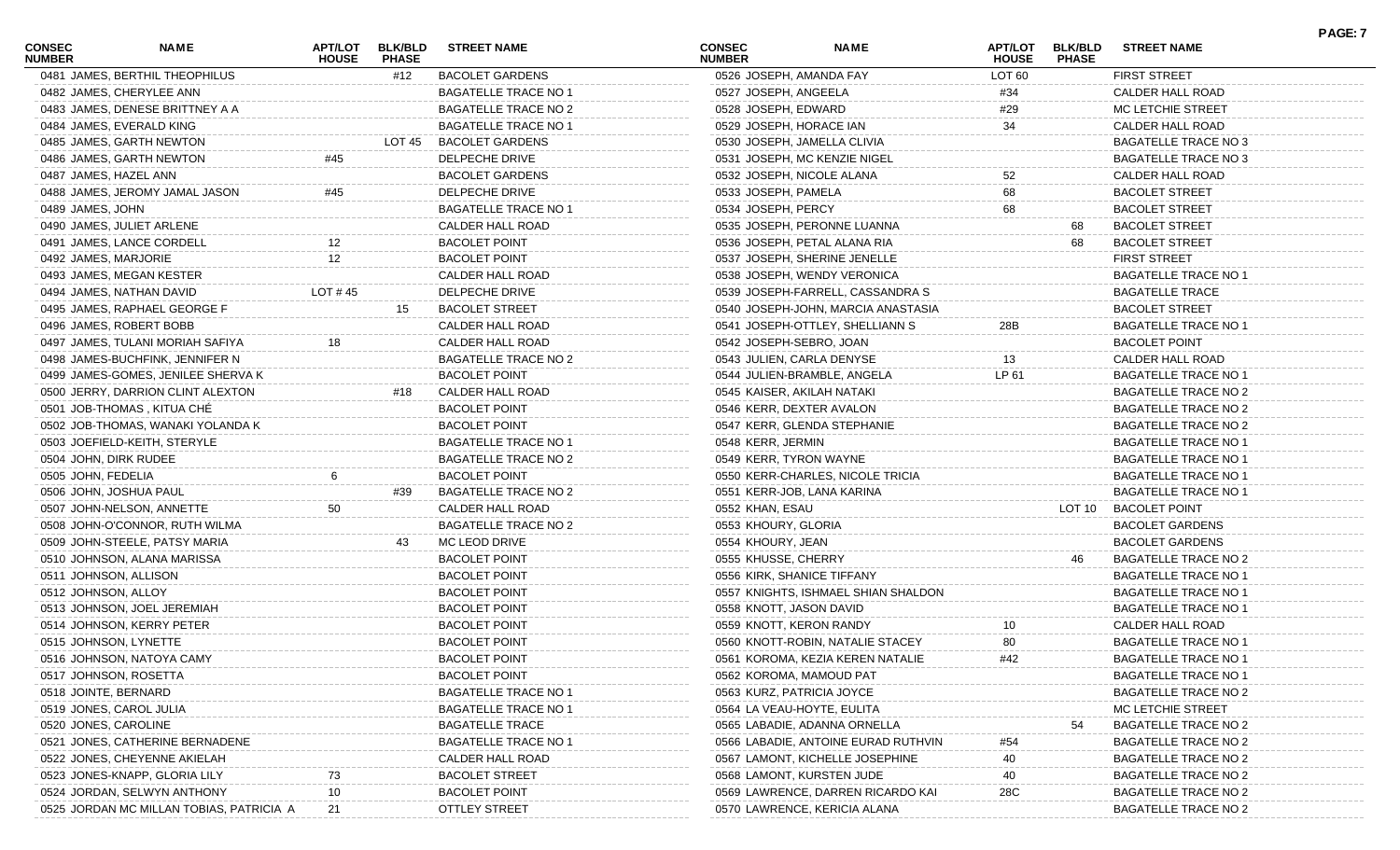| <b>CONSEC</b><br><b>NUMBER</b> | NAME                                 | APT/LOT<br><b>HOUSE</b> | <b>BLK/BLD</b><br><b>PHASE</b> | <b>STREET NAME</b>          | <b>CONSEC</b><br><b>NUMBER</b> | <b>NAME</b>                          | <b>APT/LOT</b><br><b>HOUSE</b> | <b>BLK/BLD</b><br><b>PHASE</b> | <b>STREET NAME</b>          | PAGE: 8 |
|--------------------------------|--------------------------------------|-------------------------|--------------------------------|-----------------------------|--------------------------------|--------------------------------------|--------------------------------|--------------------------------|-----------------------------|---------|
| 0571 LEE SANG, RUSSELL         |                                      | 36                      |                                | <b>BACOLET GARDENS</b>      |                                | 0616 MARCHONG-EIDESUND, ANN MARY L   |                                | #1                             | <b>FIRST STREET</b>         |         |
|                                | 0572 LEITH, KENESHA SOLANGE          |                         |                                | <b>BAGATELLE TRACE NO 2</b> | 0617 MARCIAL, KALA             |                                      |                                |                                | <b>BAGATELLE TRACE NO 1</b> |         |
|                                | 0573 LESLIE, ANSEL CHRISTOPHER S M   |                         |                                | MC LETCHIE STREET           |                                | 0618 MARFAN, MARQUAN MATHIAS JR      |                                |                                | CALDER HALL ROAD            |         |
|                                | 0574 LESLIE, SELBY EUSTACE           |                         |                                | <b>BACOLET GARDENS</b>      |                                | 0619 MARKS, RAMON LIONEL             | 3                              |                                | <b>BACOLET POINT</b>        |         |
|                                | 0575 LEWIS, AMANDA NOELLE            |                         |                                | <b>FIRST STREET</b>         |                                | 0620 MARTIN, AYINDE ANTHONY          |                                |                                | <b>FORT STREET</b>          |         |
|                                | 0576 LEWIS, CAROLA VICTORIA VIOLET   |                         |                                | <b>BAGATELLE TRACE NO 2</b> |                                | 0621 MARTIN, NIKKISHA GLENDA         | 26                             |                                | <b>FORT STREET</b>          |         |
| 0577 LEWIS, JAIME MILES        |                                      |                         |                                | <b>FIRST STREET</b>         |                                | 0622 MARTIN, ZWADE ANDREW            |                                | 26                             | <b>FORT STREET</b>          |         |
|                                | 0578 LEWIS, KENNETH ANTHONY          |                         |                                | <b>FIRST STREET</b>         | 0623 MATHIEU, ANTHONY          |                                      |                                |                                | <b>BACOLET GARDENS</b>      |         |
|                                | 0579 LEWIS, KENNETH SHUMBA NIGEL     | #39                     |                                | CALDER HALL ROAD            | 0624 MATHUR, IRA               |                                      |                                |                                | <b>FORT STREET</b>          |         |
| 0580 LEWIS, PAMELA             |                                      |                         |                                | <b>FIRST STREET</b>         |                                | 0625 MC CLASHIE, CASEY LESLIE        |                                | 35                             | <b>BAGATELLE TRACE NO 2</b> |         |
|                                | 0581 LEWIS, TREVOR SOLOMON           |                         | 17                             | <b>BAGATELLE TRACE NO 2</b> |                                | 0626 MC CLASHIE, DIANA ABBI          |                                | 35                             | <b>BAGATELLE TRACE NO 2</b> |         |
|                                | 0582 LINCOLN, ALICIA CORINNE         |                         |                                | <b>BAGATELLE TRACE NO 1</b> |                                | 0627 MC DONALD-PAYNE, LUCINDA DONITA |                                | 117                            | CALDER HALL ROAD            |         |
| 0583 LINCOLN, CARL             |                                      |                         |                                | <b>BAGATELLE TRACE NO 2</b> |                                | 0628 MC DOUGALL, DALIA MAYLENE       | 35                             |                                | BAGATELLE TRACE NO 2        |         |
| 0584 LINCOLN, DERNICE          |                                      |                         |                                | <b>BAGATELLE TRACE NO 2</b> |                                | 0629 MC DOUGALL, SALISHA LA VERNE    |                                | 35                             | BAGATELLE TRACE NO 2        |         |
|                                | 0585 LINDOW-ALCAZAR, INGRID PATSY    |                         |                                | <b>BAGATELLE TRACE NO 2</b> |                                | 0630 MC EACHNIE, CAMILLE CARINNE     | 29                             |                                | <b>BACOLET POINT</b>        |         |
| 0586 LINDSAY, ANN-MARIE        |                                      |                         |                                | <b>BACOLET STREET</b>       |                                | 0631 MC EACHNIE, DOREEN              |                                |                                | <b>BACOLET POINT</b>        |         |
| 0587 LLENGA, LLENGA            |                                      |                         |                                | <b>BAGATELLE TRACE</b>      |                                | 0632 MC EACHNIE, NIKISHA ANTHONIA H  |                                |                                | <b>BACOLET POINT</b>        |         |
| 0588 LOPEZ, CURTIS             |                                      |                         |                                | <b>BAGATELLE TRACE NO 2</b> |                                | 0633 MC EWEN, ANN-MARIE              | 91                             |                                | <b>BACOLET STREET</b>       |         |
| 0589 LOUIS, CARLA ALICIA       |                                      | 35                      |                                | BAGATELLE TRACE NO 2        |                                | 0634 MC EWEN, CLAUDETTE LESLIE ANN   | 91                             |                                | <b>BACOLET STREET</b>       |         |
|                                | 0590 LOUIS, CHANTAL REBECCA M        |                         | 35                             | <b>BAGATELLE TRACE NO 2</b> |                                | 0635 MC EWEN, CURTIS JASON           | 91                             |                                | <b>BACOLET STREET</b>       |         |
| 0591 LOUIS, DILL DEON          |                                      |                         |                                | <b>BAGATELLE TRACE NO 2</b> |                                | 0636 MC EWEN, DWIGHT KAREEM          |                                | 91                             | <b>BACOLET STREET</b>       |         |
|                                | 0592 LOUIS, JADE KARESSA ROXANNE     | 35                      |                                | BAGATELLE TRACE NO 2        | 0637 MC EWEN, JEAN             |                                      |                                | #91                            | <b>BACOLET STREET</b>       |         |
| 0593 LOUIS, PHILLIP            |                                      |                         |                                | <b>BAGATELLE TRACE NO 1</b> |                                | 0638 MC EWEN, KIRSTON ENRIQUE        | #91                            |                                | <b>BACOLET STREET</b>       |         |
|                                | 0594 LOUIS LASHLEY, KIESHA GISELLE   |                         |                                | <b>BAGATELLE TRACE</b>      |                                | 0639 MC EWEN, LAWRENCE FESTIL        | 91                             |                                | <b>BACOLET STREET</b>       |         |
|                                | 0595 LOUIS-AUSTIN, LYSTRA DENNIES    |                         |                                | <b>BAGATELLE TRACE NO 2</b> |                                | 0640 MC EWEN THOMAS, AVRIL SUSAN     | 91                             |                                | <b>BACOLET STREET</b>       |         |
|                                | 0596 LOWRY, JAMES DAVIS              |                         |                                | CALDER HALL ROAD            |                                | 0641 MC EWEN-LEANDER, SHERMA         |                                |                                | <b>BACOLET STREET</b>       |         |
| 0597 LOWRY, JOAN               |                                      |                         |                                | CALDER HALL ROAD            |                                | 0642 MC FARLANE, RAYMOND CLEMENT A   |                                |                                | CALDER HALL ROAD            |         |
|                                | 0598 LOWRY, MARC ADRIAN              |                         |                                | CALDER HALL ROAD            |                                | 0643 MC INTOSH, ANTHONY              | 714                            |                                | <b>BACOLET POINT</b>        |         |
|                                | 0599 LOWRY, VALENTINE ARNIM          |                         |                                | CALDER HALL ROAD            |                                | 0644 MC KAIN, CANDICE RUTH           | 43                             |                                | BAGATELLE TRACE NO 2        |         |
|                                | 0600 LUM HEE, ERROL RUTHVEN          |                         |                                | <b>BACOLET GARDENS</b>      |                                | 0645 MC KENNA, PEDRA CIAOLA          |                                |                                | <b>BAGATELLE TRACE NO 2</b> |         |
|                                | 0601 LYNCH, SELVON ALONZO            |                         |                                | <b>BACOLET ESTATE</b>       |                                | 0646 MC KENZIE, ANDRE MARLON         |                                |                                | <b>FIRST STREET</b>         |         |
|                                | 0602 LYONS, KEISHA QUIAN             |                         |                                | CALDER HALL ROAD            |                                | 0647 MC KENZIE, BYRON JADE           |                                |                                | <b>BAGATELLE TRACE NO 1</b> |         |
|                                | 0603 LYONS-WILSON, SHIRMA            |                         |                                | <b>BACOLET POINT</b>        |                                | 0648 MC KNIGHT-O'CONNOR, DEBBIE ANN  |                                |                                | <b>BAGATELLE TRACE NO 1</b> |         |
|                                | 0604 MAHABIR, NATALIE SHIREEN        | #6                      |                                | <b>BACOLET GARDENS</b>      | 0649 MC LEAN, CLIFFORD         |                                      |                                |                                | <b>BAGATELLE TRACE</b>      |         |
|                                | 0605 MAHABIRSINGH, SONIA             | 62                      |                                | <b>BACOLET STREET</b>       |                                | 0650 MC LEAN, GARY WINSTON           | 36                             |                                | <b>BAGATELLE TRACE NO 2</b> |         |
|                                | 0606 MAHARAJ, DAVID RAMESH           |                         |                                | <b>FORT STREET</b>          |                                | 0651 MC LEAN, JOVAN RANDALL RUSTAN   |                                |                                | <b>BAGATELLE TRACE NO 2</b> |         |
| 0607 MAHARAJ, HALLOON          |                                      |                         |                                | FORT STREET                 |                                | 0652 MC LEAN, NATHAN WALTER          |                                |                                | <b>BAGATELLE TRACE NO 2</b> |         |
|                                | 0608 MAHARAJ, JACQUELINE SUSAN       |                         |                                | <b>BACOLET POINT</b>        |                                | 0653 MC LEAN-VEGIER, VERN ZITA       |                                |                                | CALDER HALL ROAD            |         |
|                                | 0609 MAHARAJ, KAVITA ELISHA          |                         |                                | FORT STREET                 |                                | 0654 MC LETCHIE, DOMINIQUE           |                                |                                | <b>BACOLET GARDENS</b>      |         |
| 0610 MANNING, GEMMA            |                                      | 45A                     |                                | <b>BAGATELLE TRACE NO 1</b> |                                | 0655 MC LETCHIE, KESTON              |                                |                                | <b>BACOLET GARDENS</b>      |         |
|                                | 0611 MANNING, JOYCELYN               |                         |                                | <b>BAGATELLE TRACE NO 1</b> | 0656 MC LETCHIE, MARVA         |                                      |                                |                                | <b>BACOLET GARDENS</b>      |         |
|                                | 0612 MANNING, ZINZI OSHA             |                         |                                | <b>BAGATELLE TRACE NO 1</b> |                                | 0657 MC LETCHIE, SHAND TAMARA        |                                |                                | <b>BACOLET GARDENS</b>      |         |
|                                | 0613 MANNING-OXLEY, ANNETTE MERLYN   |                         |                                | <b>BAGATELLE TRACE NO 1</b> |                                | 0658 MC LETCHIE, SHELLEY R           |                                |                                | <b>BACOLET GARDENS</b>      |         |
|                                | 0614 MAR FAN, MALCOLM OLIVER         |                         |                                | CALDER HALL ROAD            |                                | 0659 MC LETCHIE-DUNCAN, SONIA LAUREL |                                |                                | <b>BACOLET GARDENS</b>      |         |
|                                | 0615 MARCELLE, AARON SELVON HOPEFULL |                         |                                | <b>BAGATELLE TRACE NO 2</b> |                                | 0660 MC MILLAN, DWAYNE RAYMOND A     | 21                             |                                | <b>OTTLEY STREET</b>        |         |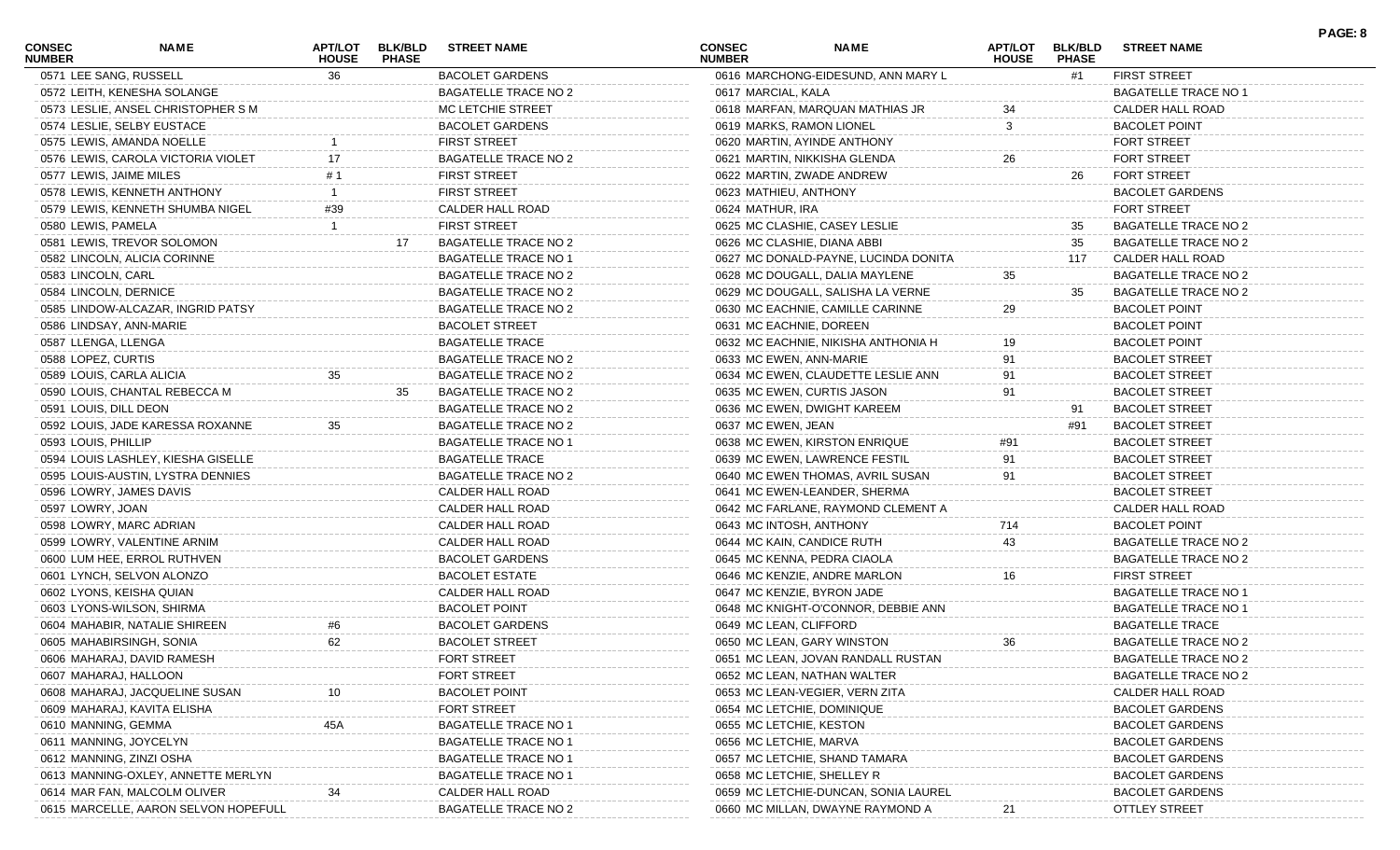| CONSEC<br><b>NUMBER</b> | NAME                                                        | APT/LOT<br><b>HOUSE</b> | <b>BLK/BLD</b><br><b>PHASE</b> | <b>STREET NAME</b>          | CONSEC<br><b>NUMBER</b>    | <b>NAME</b>                                                             | <b>APT/LOT</b><br><b>HOUSE</b> | <b>BLK/BLD</b><br><b>PHASE</b> | <b>STREET NAME</b>                                  | PAGE: 9 |
|-------------------------|-------------------------------------------------------------|-------------------------|--------------------------------|-----------------------------|----------------------------|-------------------------------------------------------------------------|--------------------------------|--------------------------------|-----------------------------------------------------|---------|
|                         | 0661 MC PHERSON, COLIN                                      |                         |                                | <b>BAGATELLE TRACE NO 2</b> | 0706 MURRAY, EDNA          |                                                                         |                                | LOT#52                         | DELPECHE DRIVE                                      |         |
|                         | 0662 MC PHERSON, KISHON JUNIOR ORVILLE                      |                         |                                | <b>BACOLET POINT</b>        |                            | 0707 MURRAY, KEVIN DENVEY                                               |                                |                                | <b>BACOLET STREET</b>                               |         |
|                         | 0663 MEJIAS, SHENELLE LAWREN ANN                            |                         |                                | <b>BACOLET POINT</b>        |                            | 0708 MURRAY, YEN'K C J TIFFANY C D                                      |                                |                                | BAGATELLE TRACE NO 2                                |         |
| 0664 MENDEZ, ANTHONY    |                                                             | 29                      |                                | <b>BACOLET POINT</b>        |                            | 0709 MURRAY-LINDOW, CRISCEL EARLISHA                                    |                                |                                | <b>BACOLET STREET</b>                               |         |
|                         | 0665 MERKITCH, ANTHONY BRANDON                              |                         |                                | <b>BACOLET POINT</b>        |                            | 0710 MUSGRAVE, ANTHONY GABRIEL I L                                      |                                |                                | BAGATELLE TRACE NO 1                                |         |
|                         | 0666 MEYERS, DANA PHILLIPA                                  |                         |                                | <b>BAGATELLE TRACE NO 1</b> |                            | 0711 NANCIS, DELYSE JONELLE                                             |                                |                                | <b>OTTLEY STREET</b>                                |         |
|                         | 0667 MEYERS, DON HEMAR                                      | 31                      |                                | <b>BAGATELLE TRACE NO 2</b> | 0712 NANCIS, JASON DEVON   |                                                                         | 13                             |                                | <b>OTTLEY STREET</b>                                |         |
|                         | 0668 MEYERS BAPTISTE, EMLYN SHEILA                          | 31                      |                                | <b>BAGATELLE TRACE NO 2</b> |                            | 0713 NANDLAL, JOHN SOLOMON                                              |                                | 36                             | KNOTT DRIVE                                         |         |
|                         | 0669 MILLER, CHELSYE ANUSKA TANIKA                          |                         |                                | <b>BAGATELLE TRACE NO 1</b> |                            | 0714 NELSON, DAVE SHERWIN                                               |                                |                                | <b>BAGATELLE TRACE</b>                              |         |
|                         | 0670 MILLER, JEROME IRWIN                                   |                         |                                | <b>BAGATELLE TRACE NO 1</b> |                            | 0715 NELSON, JUNIOR JAMES                                               | 50                             |                                | CALDER HALL ROAD                                    |         |
|                         | 0671 MILLER, KAMARIA ANULI                                  | #10                     |                                | <b>BACOLET POINT</b>        |                            | 0716 NELSON, KAREEM KERON JAMAL                                         | 47                             |                                | BAGATELLE TRACE NO 2                                |         |
|                         | 0672 MILLER, MARCUS ALVIN                                   |                         |                                | <b>BAGATELLE TRACE NO 1</b> | 0717 NELSON, KATHLEEN      |                                                                         |                                |                                | BAGATELLE TRACE NO 2                                |         |
|                         | 0673 MILLER, WELATE-KRISTOS HALIMA                          |                         | 10                             | <b>BACOLET POINT</b>        |                            | 0718 NELSON, LESLIE ANN BEVERLY                                         |                                |                                | BAGATELLE TRACE NO 2                                |         |
|                         | 0674 MINERVE, IAN GERARD                                    |                         |                                | CALDER HALL ROAD            |                            | 0719 NELSON, SHAE JOEL ALVA                                             | #50                            |                                | CALDER HALL ROAD                                    |         |
| 0675 MITCHELL, DANIEL   |                                                             |                         |                                | <b>BAGATELLE TRACE NO 2</b> |                            | 0720 NELSON, SHÁNIQUE ARIANNE                                           | #50                            |                                | CALDER HALL ROAD                                    |         |
|                         | 0676 MITCHELL, HERMAN AUGUSTINE                             |                         |                                | <b>BAGATELLE TRACE NO 2</b> | 0721 NEWALLO, LIAN ELENI   |                                                                         |                                |                                | MC LETCHIE STREET                                   |         |
| 0677 MITCHELL, ROGER    |                                                             | 31                      |                                | <b>BACOLET STREET</b>       |                            | 0722 NIXON, VICTOR EMMANUEL LEIGH                                       |                                |                                | <b>BAGATELLE TRACE</b>                              |         |
|                         | 0678 MITCHELL, TAMIKA ZARA SHANIQUA                         |                         | #31                            | <b>BAGATELLE TRACE NO 2</b> |                            | 0723 NOEL, ELIZABETH MARILYN                                            |                                |                                | <b>BAGATELLE TRACE</b>                              |         |
|                         | 0679 MITCHELL-DANIEL, DONADIL G                             |                         |                                | <b>BAGATELLE TRACE NO 1</b> |                            | 0724 NOVOA, CHANTELLE ANASTASIA P                                       | #29                            |                                | <b>BACOLET POINT</b>                                |         |
|                         | 0680 MITCHELL-MARCELLE, CAROLYN                             |                         |                                | <b>BAGATELLE TRACE NO 2</b> | 0725 NOWELL, LESTER        |                                                                         |                                |                                | OTTLEY STREET                                       |         |
|                         | 0681 MOHAMMED, ANN MARIE                                    |                         |                                | <b>BACOLET STREET</b>       |                            | 0726 NURSE, LUCILLE MARJORIE                                            |                                |                                | <b>BAGATELLE TRACE NO 2</b>                         |         |
| 0682 MOHAMMED, AZAD     |                                                             | 57                      |                                | <b>BACOLET CRESCENT</b>     |                            | 0727 O'BRIEN, SHEQUILLE HAKEEM                                          | #9                             |                                | <b>BACOLET GARDENS</b>                              |         |
|                         | 0683 MOHAMMED, CATHY                                        |                         |                                | <b>BACOLET STREET</b>       |                            | 0728 O'CONNOR, AKEEM JOHN CYRUS                                         |                                |                                | <b>OTTLEY STREET</b>                                |         |
|                         | 0684 MOHAMMED, MARGARET YUCK CHIN                           | #57                     |                                | <b>BACOLET CRESCENT</b>     |                            | 0729 O'CONNOR, BRYAN JUNIOR                                             |                                |                                | BAGATELLE TRACE NO 2                                |         |
|                         | 0685 MOHAMMED, ZARNA JANEIL                                 | 57                      |                                | <b>BACOLET CRESCENT</b>     | 0730 O'CONNOR, CARL        |                                                                         |                                |                                | BAGATELLE TRACE NO 1                                |         |
| 0686 MOHAN, INDRA       |                                                             |                         |                                | <b>BAGATELLE TRACE NO 2</b> |                            | 0731 O'CONNOR, KARECIA KIZZANNA                                         |                                |                                | BAGATELLE TRACE NO 1                                |         |
|                         | 0687 MOLLINEAU, GILLIAN NICOLE                              |                         |                                | <b>BAGATELLE TRACE NO 2</b> |                            | 0732 O'CONNOR, KARLON KEGAN                                             |                                |                                | BAGATELLE TRACE NO 1                                |         |
| 0688 MONTANO, NANCY     |                                                             | 60                      |                                | <b>BACOLET STREET</b>       |                            | 0733 O'CONNOR, KEDANE JOSEPH                                            |                                |                                | BAGATELLE TRACE NO 2                                |         |
|                         | 0689 MONTSERIN, ALEXANDER PIERRE                            | 56                      |                                | <b>OTTLEY STREET</b>        |                            | 0734 O'CONNOR, KESI SAFIYA                                              |                                | #15                            | BAGATELLE TRACE NO 2                                |         |
|                         |                                                             |                         |                                | <b>OTTLEY STREET</b>        |                            |                                                                         |                                |                                |                                                     |         |
|                         | 0690 MONTSERIN, ALLISON NICOLE<br>0691 MOORE, DELIA PATRICE |                         |                                | <b>BAGATELLE TRACE NO 2</b> |                            | 0735 O'CONNOR, KHADIJA JAMELIA                                          |                                | 15                             | BAGATELLE TRACE NO 2                                |         |
| 0692 MOORE, ELMA        |                                                             | 32                      |                                | <b>BAGATELLE TRACE NO 2</b> |                            | 0736 O'CONNOR COWAN, KERSHA REBECCA<br>0737 O'CONNOR-CAESAR, MARGARET A | 15<br>13B                      |                                | BAGATELLE TRACE NO 2<br><b>BAGATELLE TRACE NO 2</b> |         |
|                         |                                                             |                         |                                |                             |                            |                                                                         |                                |                                |                                                     |         |
| 0693 MOORE, NATHANIEL   |                                                             |                         |                                | <b>BAGATELLE TRACE NO 2</b> | 0738 OKALI, FIDELIS OBIOMA |                                                                         | #17                            |                                | <b>BACOLET POINT</b>                                |         |
|                         | 0694 MOORE-DENOON, PATRICIA                                 | 97                      |                                | <b>BACOLET POINT</b>        |                            | 0739 OKUBOSA, LISEL RENAE                                               |                                | 27                             | <b>FORT STREET</b>                                  |         |
|                         | 0695 MORRISON, KARICIA ERICA KDYSIA                         |                         | #10                            | <b>BACOLET CRESCENT</b>     |                            | 0740 OLLIVIERRE, ANDREW DANIEL M                                        |                                |                                | <b>BAGATELLE TRACE NO 1</b>                         |         |
|                         | 0696 MORTLEY-WINCHESTER, ANN                                |                         |                                | <b>BACOLET POINT</b>        |                            | 0741 OLLIVIERRE, HILTON LAWRENCE                                        |                                |                                | <b>BAGATELLE TRACE NO 1</b>                         |         |
|                         | 0697 MORTON, MO'NIQUE SIMONESE                              |                         | #8                             | <b>BAGATELLE TRACE NO 2</b> |                            | 0742 OLLIVIERRE, INDRA ELIZABETH                                        |                                |                                | <b>BAGATELLE TRACE</b>                              |         |
| 0698 MOSES, JESSIE      |                                                             |                         |                                | <b>BAGATELLE TRACE NO 1</b> |                            | 0743 OLLIVIERRE-BHOLA, SUSAN A                                          |                                |                                | <b>BAGATELLE TRACE NO</b>                           |         |
|                         | 0699 MOSES, MACAULAY ARTHUR CARLTON                         |                         | 54                             | CALDER HALL ROAD            |                            | 0744 OLTON LEOTAUD, ERMINE                                              |                                |                                | BAGATELLE TRACE NO 2                                |         |
|                         | 0700 MOTTLEY, ALVIN WHITNEY ALONZO                          | 10                      |                                | DELPECHE DRIVE              | 0745 ORR, KYLE             |                                                                         |                                | 207                            | <b>BACOLET GARDENS</b>                              |         |
| 0701 MUIR, NEFERTITI M  |                                                             |                         | 18                             | CALDER HALL ROAD            | 0746 OSMAN, JOYCE          |                                                                         |                                |                                | <b>BACOLET STREET</b>                               |         |
|                         | 0702 MUNGAL, MONICA LILLAWATEE                              |                         |                                | <b>BACOLET CRESCENT</b>     | 0747 OSMAN, SARAH          |                                                                         |                                |                                | <b>FIRST STREET</b>                                 |         |
|                         | 0703 MUNGAL, SEWKUMAR FRANCIS                               | #42                     |                                | <b>BACOLET CRESCENT</b>     | 0748 OTTLEY, DEAN SHAWN    |                                                                         | $28\mathsf{B}$                 |                                | <b>BAGATELLE TRACE NO '</b>                         |         |
|                         | 0704 MURRAY, ASHLEY KAMILLIA                                |                         |                                | <b>BAGATELLE TRACE NO 2</b> | 0749 OTTLEY, GARVIN        |                                                                         | 28B                            |                                | <b>BAGATELLE TRACE</b>                              |         |
|                         | 0705 MURRAY, DORCAS ANGELLA                                 |                         |                                | <b>BAGATELLE TRACE</b>      | 0750 OTTLEY, GILLIAN       |                                                                         |                                |                                | <b>BAGATELLE TRACE</b>                              |         |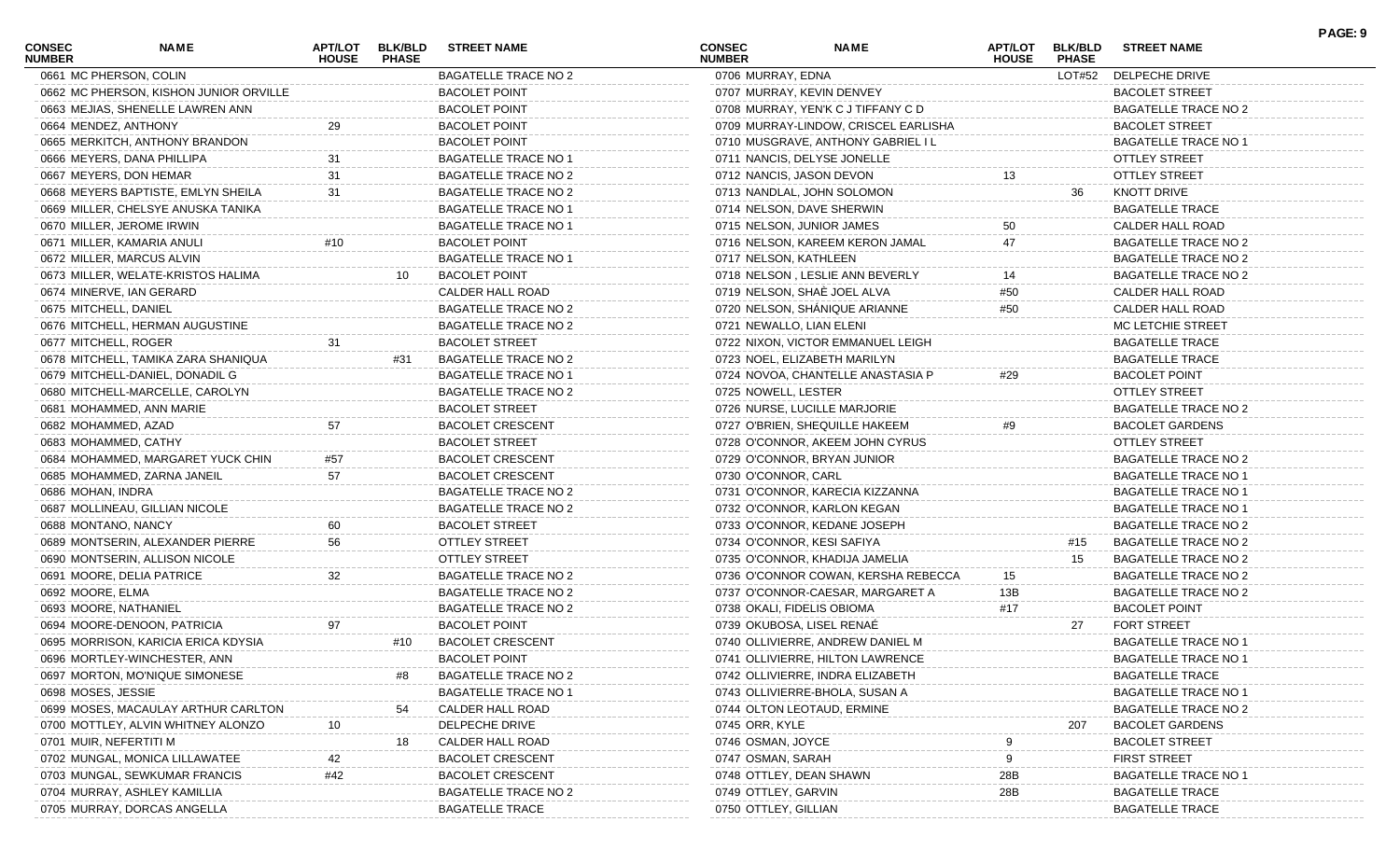| <b>CONSEC</b><br><b>NUMBER</b> | NAME                                          | APT/LOT<br><b>HOUSE</b> | <b>BLK/BLD</b><br><b>PHASE</b> | <b>STREET NAME</b>          | <b>CONSEC</b><br><b>NUMBER</b> | <b>NAME</b>                            | <b>APT/LOT</b><br><b>HOUSE</b> | <b>BLK/BLD</b><br><b>PHASE</b> | <b>STREET NAME</b>              | <b>PAGE: 10</b> |
|--------------------------------|-----------------------------------------------|-------------------------|--------------------------------|-----------------------------|--------------------------------|----------------------------------------|--------------------------------|--------------------------------|---------------------------------|-----------------|
| 0751 OTTLEY, GLORIA            |                                               | 2                       |                                | <b>FIRST STREET</b>         |                                | 0796 PHILLIPS, MARGARET KATE           | 42                             |                                | <b>BAGATELLE TRACE NO 1</b>     |                 |
|                                | 0752 OTTLEY, JESSIE URSULA                    |                         |                                | <b>BAGATELLE TRACE</b>      | 0797 PHILLIPS, NEVA            |                                        |                                |                                | <b>BACOLET POINT</b>            |                 |
| 0753 OTTLEY, RAYMOND           |                                               |                         |                                | <b>FIRST STREET</b>         | 0798 PHILLIPS, PATRICIA ANN    |                                        |                                |                                | <b>BACOLET GARDENS</b>          |                 |
|                                | 0754 OTTLEY, RONALD RUTHVEN                   | A1                      |                                | <b>OTTLEY STREET</b>        | 0799 PHILLIPS, REID            |                                        | 74                             |                                | <b>BAGATELLE TRACE NO 1</b>     |                 |
|                                | 0755 OTWAY, JOHN WILLIAM                      | #6                      |                                | <b>BACOLET GARDENS</b>      |                                | 0800 PHILLIPS, SCOTT LAWRENCE          |                                |                                | <b>BACOLET GARDENS</b>          |                 |
|                                | 0756 OTWAY, SABRE DIANA JANE                  |                         |                                | <b>BACOLET GARDENS</b>      | 0801 PHILLIPS, SELWYN NOEL     |                                        |                                |                                | CALDER HALL ROAD                |                 |
|                                | 0757 PANDA, JACQUELINE MARION                 | 17                      |                                | <b>BAGATELLE TRACE NO 2</b> | 0802 PHILLIPS, SYLVAN          |                                        |                                |                                | <b>BAGATELLE TRACE</b>          |                 |
|                                | 0758 PAPPOE, BRENDA GERTRUDE                  | 10                      |                                | <b>BACOLET GARDENS</b>      |                                | 0803 PHILLIPS, WENDY-ANN LENESE        | 42                             |                                | <b>BAGATELLE TRACE NO 1</b>     |                 |
|                                | 0759 PARILLON, ANTHONY GERARD                 | LOT #9                  |                                | <b>BACOLET POINT</b>        |                                | 0804 PHILLIPS III, LENNOX CODRINGTON   |                                |                                | <b>BACOLET POINT</b>            |                 |
|                                | 0760 PARKS GODSON-PHILLIPS, M A               |                         |                                | <b>BACOLET POINT</b>        |                                | 0805 PHILLIPS POLLARD, CHRISTI NOLVA F | 12                             |                                | BAGATELLE TRACE NO 2            |                 |
| 0761 PATRICK, ALDRICK          |                                               |                         |                                | <b>BACOLET POINT</b>        |                                | 0806 PIERRE, CYDELLE DAYNIEL           |                                |                                | CALDER HALL ROAD                |                 |
|                                | 0762 PAYNE, ALEXANDRA ANGELA                  |                         |                                | CALDER HALL ROAD            |                                | 0807 PIERRE, KESTON BRANDON STEFAN     |                                |                                | <b>BACOLET STREET</b>           |                 |
| 0763 PAYNE, ANTHONY            |                                               |                         |                                | <b>BAGATELLE TRACE NO 1</b> |                                | 0808 PIERRE-SAUNDERS, GILLIAN E        | #48                            |                                | <b>BACOLET CRESCENT</b>         |                 |
|                                | 0764 PAYNE, BILL BERNARD                      | 16                      |                                | CALDER HALL ROAD            |                                | 0809 PILGRIM, SHARON BETSY             |                                | #57                            | CALDER HALL ROAD                |                 |
|                                | 0765 PAYNE, PETRA MARGARET                    | #105                    |                                | <b>BACOLET POINT</b>        | 0810 POTTER, MARIA             |                                        | 49                             |                                | DELPECHE DRIVE                  |                 |
| 0766 PAYNE, YVETTE             |                                               |                         |                                | CALDER HALL ROAD            |                                | 0811 POWDER, NICOLAS DOMINIQUE C       |                                |                                | CALDER HALL ROAD                |                 |
|                                | 0767 PENALOZA, DIVINA VIRGINIA                | LP57                    |                                | <b>BACOLET STREET</b>       |                                | 0812 PRESCOD, CAMELLE MONIQUE          |                                |                                | HILL CREST DRIVE                |                 |
|                                | 0768 PENALOZA, JUDY ZAFEINA                   |                         |                                | <b>BACOLET POINT</b>        |                                | 0813 PRESCOD, WENDY MICHELLE           |                                |                                | <b>BAGATELLE TRACE NO 2</b>     |                 |
|                                | 0769 PENALOZA, MICHAEL D                      |                         |                                | <b>BACOLET POINT</b>        |                                | 0814 PRESCOTT, ANTOINETTE ROSANN       | 78                             |                                | CALDER HALL ROAD SOUTH          |                 |
|                                | 0770 PEREZ, RICARDO RAY-ANTHONY               | 71                      |                                | <b>BACOLET CRESCENT</b>     |                                | 0815 PRESCOTT, KADESHA KHALEAH P       |                                |                                | CALDER HALL ROAD                |                 |
|                                | 0771 PERSAD, JENNA JAYA NADIA                 |                         | #7                             | <b>OTTLEY STREET</b>        |                                | 0816 PRICE, MARGARET PHILOMENA         |                                |                                | MC LETCHIE STREET               |                 |
|                                | 0772 PERSAD, JOANNA JOSANNE                   |                         |                                | <b>OTTLEY STREET</b>        | 0817 PRIME, DAVID              |                                        |                                |                                | BAGATELLE TRACE NO 2            |                 |
| 0773 PERSAD, NARESH            |                                               |                         |                                | <b>OTTLEY STREET</b>        | 0818 PUNJABI, RHODA            |                                        |                                |                                | <b>BACOLET STREET</b>           |                 |
|                                | 0774 PERSAD-JOHNSON, GANEESHA JOANNA   APT #2 |                         |                                | <b>OTTLEY STREET</b>        |                                | 0819 PUNJABI, ROBERTO RAMOUTAR         |                                |                                | <b>BACOLET STREET</b>           |                 |
|                                |                                               | # 17                    |                                | <b>BAGATELLE TRACE NO 1</b> |                                |                                        |                                |                                |                                 |                 |
|                                | 0775 PETERS, AMANDA TAWONA                    |                         |                                |                             | 0820 PUNTER, NYRON BRIAN       |                                        |                                |                                | BAGATELLE TRACE NO 3            |                 |
| 0776 PETERS, FRANK             |                                               |                         |                                | <b>BACOLET POINT</b>        | 0821 QUAMINA, MERVYN           |                                        |                                |                                | <b>FIRST STREET</b>             |                 |
|                                | 0777 PETERS, NITHA PEARLY                     |                         |                                | <b>BAGATELLE TRACE NO 2</b> | 0822 QUAN HEM, LEON            |                                        |                                |                                | CALDER HALL ROAD                |                 |
|                                | 0778 PETERS, PHYLLIS BADROUL                  | 63                      |                                | <b>BACOLET POINT</b>        |                                | 0823 QUAN HEM, THELMA ROSALIE          |                                |                                | CALDER HALL ROAD                |                 |
|                                | 0779 PETERS-DOUGLAS, CAMILLE BIANCA           |                         |                                | CALDER HALL ROAD            |                                | 0824 QUASHIE, GODWIN WASHINGTON        |                                |                                | <b>BAGATELLE TRACE NO 1</b>     |                 |
|                                | 0780 PHILIP, PETER ANTHONY                    | 65                      |                                | <b>BACOLET STREET</b>       |                                | 0825 QUASHIE, KYLAN JAAZIEL            |                                |                                | <b>BAGATELLE TRACE NO 1</b>     |                 |
|                                | 0781 PHILLIP, DAYNE SIMON                     | 60                      |                                | <b>BAGATELLE TRACE NO 1</b> | 0826 QUASHIE, KYLE JAASIEL     |                                        |                                |                                | <b>BAGATELLE TRACE NO 1</b>     |                 |
|                                | 0782 PHILLIP, KATHY AGNES                     |                         |                                | <b>BACOLET POINT</b>        |                                | 0827 RADGMAN, DAVE HILLARY             |                                |                                | <b>BACOLET POINT</b>            |                 |
|                                | 0783 PHILLIP, SHERVON STEPHEN                 |                         |                                | <b>BAGATELLE TRACE NO 1</b> |                                | 0828 RADGMAN, NYRON RICHARDO           |                                |                                | <b>BACOLET ESTATE</b>           |                 |
|                                | 0784 PHILLIPS, CHARMAINE                      |                         |                                | <b>BAGATELLE TRACE NO 1</b> |                                | 0829 RADGMAN DAVIDSON, ORALEE MINASHA  |                                |                                | <b>BACOLET POINT</b>            |                 |
|                                | 0785 PHILLIPS, CHELSEA JUBILEE                |                         |                                | <b>BAGATELLE TRACE NO 2</b> |                                | 0830 RAMCHARAN, NATHANIEL              |                                |                                | <b>BAGATELLE TRACE NO 1</b>     |                 |
|                                | 0786 PHILLIPS, DAREN ALVIN                    |                         |                                | <b>BAGATELLE TRACE NO 1</b> |                                | 0831 RAMCHARAN-GUNNESS, LISA           |                                | 78                             | <b>BACOLET CRESCENT</b>         |                 |
| 0787 PHILLIPS, DAVID           |                                               |                         |                                | <b>BAGATELLE TRACE NO 1</b> | 0832 RAMEY, CHERRY ANN         |                                        |                                |                                | <b>BAGATELLE TRACE</b>          |                 |
| 0788 PHILLIPS, DEXTER          |                                               | 42                      |                                | <b>BAGATELLE TRACE NO 1</b> | 0833 RAMEY, TARIK DOMINIC      |                                        |                                |                                | <b>BAGATELLE TRACE NO 1 EXT</b> |                 |
| 0789 PHILLIPS, DIANE           |                                               | #74                     |                                | <b>BAGATELLE TRACE</b>      |                                | 0834 RAMEY, TRICIA SHELLY-ANN          |                                |                                | <b>BAGATELLE TRACE NO 1</b>     |                 |
|                                | 0790 PHILLIPS, HAZEL MICHELLE NEVA            |                         |                                | <b>BACOLET POINT</b>        |                                | 0835 RAMEY-ELDER, MARION MATRINA       | 35                             |                                | <b>BAGATELLE TRACE NO 1</b>     |                 |
|                                | 0791 PHILLIPS, JOHN LLOYDON                   |                         | 28                             | CALDER HALL ROAD            | 0836 RAMNARINE, MARY           |                                        |                                |                                | FORT STREET                     |                 |
|                                | 0792 PHILLIPS, LANGDON LENNOX                 |                         |                                | <b>BACOLET POINT</b>        |                                | 0837 RAMPERSAD-TARDIEU, ANEDA          | 21                             |                                | <b>BACOLET POINT</b>            |                 |
| 0793 PHILLIPS, LENNOX          |                                               |                         |                                | <b>BACOLET POINT</b>        | 0838 RAMSAY, CARLTON           |                                        |                                |                                | CALDER HALL ROAD                |                 |
|                                | 0794 PHILLIPS, LENNOX CODRINGTON              |                         |                                | <b>BACOLET POINT</b>        |                                | 0839 RAMSAY, DANA-MARIE ORTINIQUE      |                                |                                | <b>BAGATELLE TRACE NO 1</b>     |                 |
| 0795 PHILLIPS, LYSTRA J        |                                               |                         |                                | <b>BACOLET POINT</b>        |                                | 0840 RAMSAY, DARION LYNDON K           |                                | 44                             | <b>BAGATELLE TRACE NO 1</b>     |                 |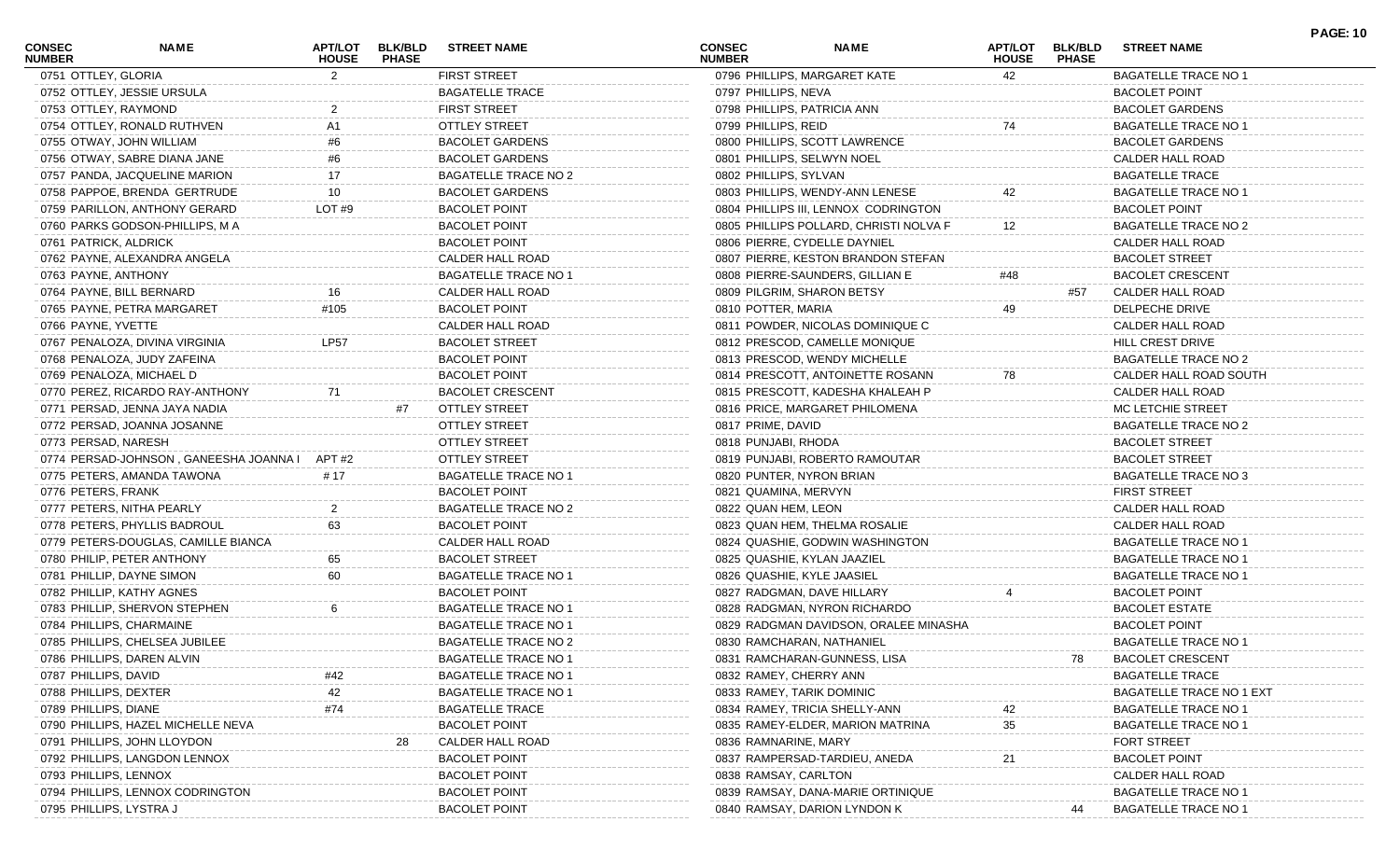| <b>CONSEC</b><br><b>NUMBER</b> | NAME                                   | APT/LOT<br><b>HOUSE</b> | <b>BLK/BLD</b><br><b>PHASE</b> | <b>STREET NAME</b>          | <b>CONSEC</b><br><b>NUMBER</b> | <b>NAME</b>                            | APT/LOT<br><b>HOUSE</b> | <b>BLK/BLD</b><br><b>PHASE</b> | <b>STREET NAME</b>              | <b>PAGE: 11</b> |
|--------------------------------|----------------------------------------|-------------------------|--------------------------------|-----------------------------|--------------------------------|----------------------------------------|-------------------------|--------------------------------|---------------------------------|-----------------|
|                                | 0841 RAMSAY, LYNDON GARFIELD           |                         |                                | CALDER HALL ROAD            |                                | 0886 ROGERS, HARVEY MELBERT            |                         |                                | <b>BAGATELLE TRACE NO 1</b>     |                 |
|                                | 0842 RAMSAY, MERVIN GLENROY            |                         |                                | CALDER HALL ROAD            |                                | 0887 ROGERS, JOSEPH ROYSON             |                         |                                | <b>BAGATELLE TRACE NO 1</b>     |                 |
|                                | 0843 RAMSEY, INGRID PATRICIA           |                         |                                | CALDER HALL ROAD            | 0888 ROGERS, MAXINE            |                                        |                         |                                | <b>BAGATELLE TRACE NO 1</b>     |                 |
|                                | 0844 RAMSEY, NIKISHA NICOLE            | 60                      |                                | CALDER HALL ROAD            | 0889 ROGERS, ROSANA            |                                        | 21                      |                                | <b>BACOLET POINT</b>            |                 |
|                                | 0845 RAMSEY, NYASHA JONELLE            | 60                      |                                | CALDER HALL ROAD            |                                | 0890 ROJAS, CARLTON FELIX              | #19                     |                                | KNOTT DRIVE                     |                 |
|                                | 0846 RAYMOND GAY, CHARMAINE CHERRIE    |                         |                                | <b>BAGATELLE TRACE NO 1</b> |                                | 0891 ROMERO GORDON, APRIL FERN         |                         | #21                            | <b>BAGATELLE TRACE NO 1</b>     |                 |
| 0847 REDMAN, GODFREY           |                                        |                         |                                | <b>FORT STREET</b>          |                                | 0892 ROSS, ANTHONY BERNARD             | 60A                     |                                | <b>FIRST STREET</b>             |                 |
|                                | 0848 REGIS, MERLYN CHRISTINE           | #34                     |                                | MC LETCHIE STREET           |                                | 0893 ROSS, AYANNELLE RAELICIA STEFANIA | 7                       |                                | <b>BACOLET POINT</b>            |                 |
|                                | 0849 REGIS, STEVE HALBERT              |                         | #34                            | MC LETCHIE STREET           | 0894 ROSS, CLINTON PAUL        |                                        | 60A                     |                                | <b>FIRST STREET</b>             |                 |
|                                | 0850 REVEIRO-STEWART, JULIA            |                         |                                | <b>BAGATELLE TRACE NO 1</b> | 0895 SAHAI, SACHA              |                                        |                         | A91                            | <b>WAYNE CRESCENT</b>           |                 |
|                                | 0851 RICHARDS, AALIYAH VIKKI           |                         |                                | BAGATELLE TRACE NO 2        |                                | 0896 SAMPSON, CRYSTAL BRENDA           |                         |                                | <b>OTTLEY STREET</b>            |                 |
|                                | 0852 RICHARDS, ARIANNA MICHAELA        |                         |                                | CALDER HALL ROAD            |                                | 0897 SAMPSON, DIANNE WANDA             |                         |                                | <b>BACOLET STREET</b>           |                 |
|                                | 0853 RICHARDS, CAMILLE RENE            |                         |                                | CALDER HALL ROAD            |                                | 0898 SAMPSON, JACKIE SHELLY ANN        |                         |                                | <b>BACOLET STREET</b>           |                 |
| 0854 RICHARDS, JUNE            |                                        |                         | #40                            | CALDER HALL ROAD            |                                | 0899 SAMPSON, MARGARET ELEANORA        |                         |                                | <b>BACOLET GARDENS</b>          |                 |
| 0855 RILEY, BRIAN              |                                        | 51                      |                                | BACOLET CRESCENT            | 0900 SAMPSON, MILTON           |                                        |                         |                                | <b>BACOLET STREET</b>           |                 |
|                                | 0856 ROACH, ANTONIO EMEKA              |                         |                                | <b>BAGATELLE TRACE NO 1</b> |                                | 0901 SAMPSON-SMITH, BEVERLY ANN M      |                         |                                | <b>BAGATELLE TRACE NO 1</b>     |                 |
| 0857 ROACH, YVETTE             |                                        |                         |                                | <b>BAGATELLE TRACE NO 1</b> |                                | 0902 SAMUEL, ANGELA MARIA              | 36                      |                                | <b>BACOLET GARDENS</b>          |                 |
|                                | 0858 ROACHFORD, KEMSHA NIKEISHA        |                         |                                | <b>BAGATELLE TRACE NO 1</b> | 0903 SAMUEL, LLOYD JR          |                                        |                         |                                | BAGATELLE TRACE NO 2            |                 |
| 0859 ROBERTS, AUSTIN           |                                        |                         |                                | <b>BAGATELLE TRACE</b>      |                                | 0904 SAMUEL, TREVOR WINSTON            |                         |                                | <b>BACOLET GARDENS</b>          |                 |
| 0860 ROBERTS, COLLIN L         |                                        | 81                      |                                | <b>BACOLET STREET</b>       | 0905 SANDY, ALEX KESHON        |                                        |                         |                                | BAGATELLE TRACE NO 2            |                 |
|                                | 0861 ROBERTS, LECELLI ANASTASIA R      |                         |                                | <b>OTTLEY STREET</b>        |                                | 0906 SANDY, EARLE SHELDON              |                         |                                | <b>BACOLET GARDENS</b>          |                 |
|                                | 0862 ROBERTS, LENNOX LEROY             |                         |                                | <b>BACOLET POINT</b>        | 0907 SANDY, HILTON ERROL       |                                        |                         |                                | <b>BACOLET GARDENS</b>          |                 |
|                                | 0863 ROBERTS, PATRICIA T               |                         |                                | <b>BAGATELLE TRACE NO 2</b> |                                | 0908 SANDY, IAN ALEXANDER B            |                         |                                | <b>BAGATELLE TRACE</b>          |                 |
|                                | 0864 ROBINSON, ALTHEA DEBRA            | 56B                     |                                | CALDER HALL ROAD            | 0909 SANDY, IAN LENNIS         |                                        |                         |                                | <b>BAGATELLE TRACE NO 2</b>     |                 |
|                                | 0865 ROBINSON, BRENDON ATIBA           |                         |                                | <b>BAGATELLE TRACE NO 2</b> | 0910 SANDY, JOY A              |                                        |                         |                                | <b>BACOLET GARDENS</b>          |                 |
|                                | 0866 ROBINSON, D'ARTAGNAN GABIN ADRIEL |                         |                                | <b>BACOLET POINT</b>        |                                | 0911 SANDY, PETAL PATINCE              | 26                      |                                | <b>BAGATELLE TRACE NO 2</b>     |                 |
|                                | 0867 ROBINSON, DALE CURT JERRY         |                         | #2                             | CALDER HALL ROAD SOUTH      |                                | 0912 SANDY, QUIVERNE LATOYA            |                         |                                | BAGATELLE TRACE NO 2            |                 |
| 0868 ROBINSON, DANIEL          |                                        | 26                      |                                | <b>BAGATELLE TRACE NO 2</b> | 0913 SANDY, SAMUEL             |                                        |                         |                                | <b>BACOLET STREET</b>           |                 |
|                                | 0869 ROBINSON, FENTON FENRICK          |                         |                                | <b>BAGATELLE TRACE NO 2</b> |                                | 0914 SANDY, SAMUEL IGNATIUS            |                         | 71                             | <b>BACOLET CRESCENT</b>         |                 |
|                                | 0870 ROBINSON, HELEN LISA              | 73                      |                                | <b>BACOLET STREET</b>       |                                | 0915 SANDY, ZELMA NEE GRANT            |                         |                                | <b>BACOLET CRESCENT</b>         |                 |
|                                | 0871 ROBINSON, KASSIM NIGEL SHAQUILLE  |                         |                                | CALDER HALL ROAD            |                                | 0916 SANDY-LIBERT, CHERYL H            |                         |                                | <b>BAGATELLE TRACE NO 1</b>     |                 |
|                                | 0872 ROBINSON, KEISHA YVONNE           |                         |                                | <b>BAGATELLE TRACE NO 2</b> |                                | 0917 SANGSTER-SINGH, KATHLEEN RUTH     | 66                      |                                | <b>OTTLEY STREET</b>            |                 |
|                                | 0873 ROBINSON, MATTHEW                 |                         |                                | BAGATELLE TRACE NO 2        |                                | 0918 SANTANA, ALICIA RAMONA            |                         |                                | <b>BAGATELLE TRACE NO 2</b>     |                 |
|                                | 0874 ROBINSON, MATTLON SHIRVY S        |                         |                                | <b>BAGATELLE TRACE NO 2</b> |                                | 0919 SANTANA, FRANCISCO ARCHER         |                         |                                | <b>BAGATELLE TRACE</b>          |                 |
|                                | 0875 ROBINSON, SHIRLEY ALVERNA         |                         |                                | <b>BAGATELLE TRACE NO 2</b> |                                | 0920 SANTANA, KIMBERLY FRANCISCA       |                         |                                | <b>BAGATELLE TRACE NO 2</b>     |                 |
|                                | 0876 ROBINSON, SHIRMATT MATTHIAS M     |                         | LP#53                          | BAGATELLE TRACE NO 2        | 0921 SANTANA, SYLVIA           |                                        |                         |                                | <b>BAGATELLE TRACE</b>          |                 |
|                                | 0877 ROBLEY, KEISHELL KAYLAN           |                         |                                | <b>OTTLEY STREET</b>        |                                | 0922 SANTANA-CHARLES, ALISON ALICE     |                         |                                | <b>BAGATELLE TRACE NO 2</b>     |                 |
|                                | 0878 ROBLEY, WENDELL KENNETH           |                         |                                | <b>BAGATELLE TRACE NO 2</b> |                                | 0923 SARDINHA, LARRY ANCIL             | 10                      |                                | DELPECHE DRIVE                  |                 |
|                                | 0879 ROBLEY CARUTH, TANEIKA SHAUNDA P  |                         |                                | <b>BAGATELLE TRACE NO 2</b> |                                | 0924 SARDINHA-ALMANDOZ, SANDRA J       |                         |                                | <b>BACOLET POINT</b>            |                 |
|                                | 0880 ROBLEY MELVILLE, TAMEIKA S P      |                         |                                | <b>BAGATELLE TRACE NO 2</b> | 0925 SAVARY, GARY ORAL         |                                        | #2                      |                                | <b>BAGATELLE TRACE NO 1 EXT</b> |                 |
|                                | 0881 ROBLEY WOODS, KEISHA LA VAUGHN    |                         |                                | <b>BAGATELLE TRACE NO 2</b> | 0926 SAYAD, REHANA             |                                        | 34                      |                                | CALDER HALL ROAD                |                 |
| 0882 ROGERS, CLINT             |                                        |                         |                                | <b>BAGATELLE TRACE NO 1</b> |                                | 0927 SCHNEIDER, RAPHAEL ANTHONY        | #6                      |                                | <b>BACOLET POINT</b>            |                 |
|                                | 0883 ROGERS, CURTIS FITZGERALD         |                         |                                | <b>BAGATELLE TRACE NO 1</b> |                                | 0928 SCHNEIDER-MEDFORD, DEBBIE         |                         |                                | <b>BACOLET CRESCENT</b>         |                 |
|                                | 0884 ROGERS, DELROY ROYSON             |                         |                                | <b>BAGATELLE TRACE NO 1</b> |                                | 0929 SCOTLAND, DIANNE JOYCELYN         |                         |                                | CALDER HALL ROAD                |                 |
| 0885 ROGERS, FOSTER            |                                        | 23A                     |                                | <b>BAGATELLE TRACE NO 2</b> |                                | 0930 SCOTLAND, SHELDON C               | 42B                     |                                | CALDER HALL ROAD                |                 |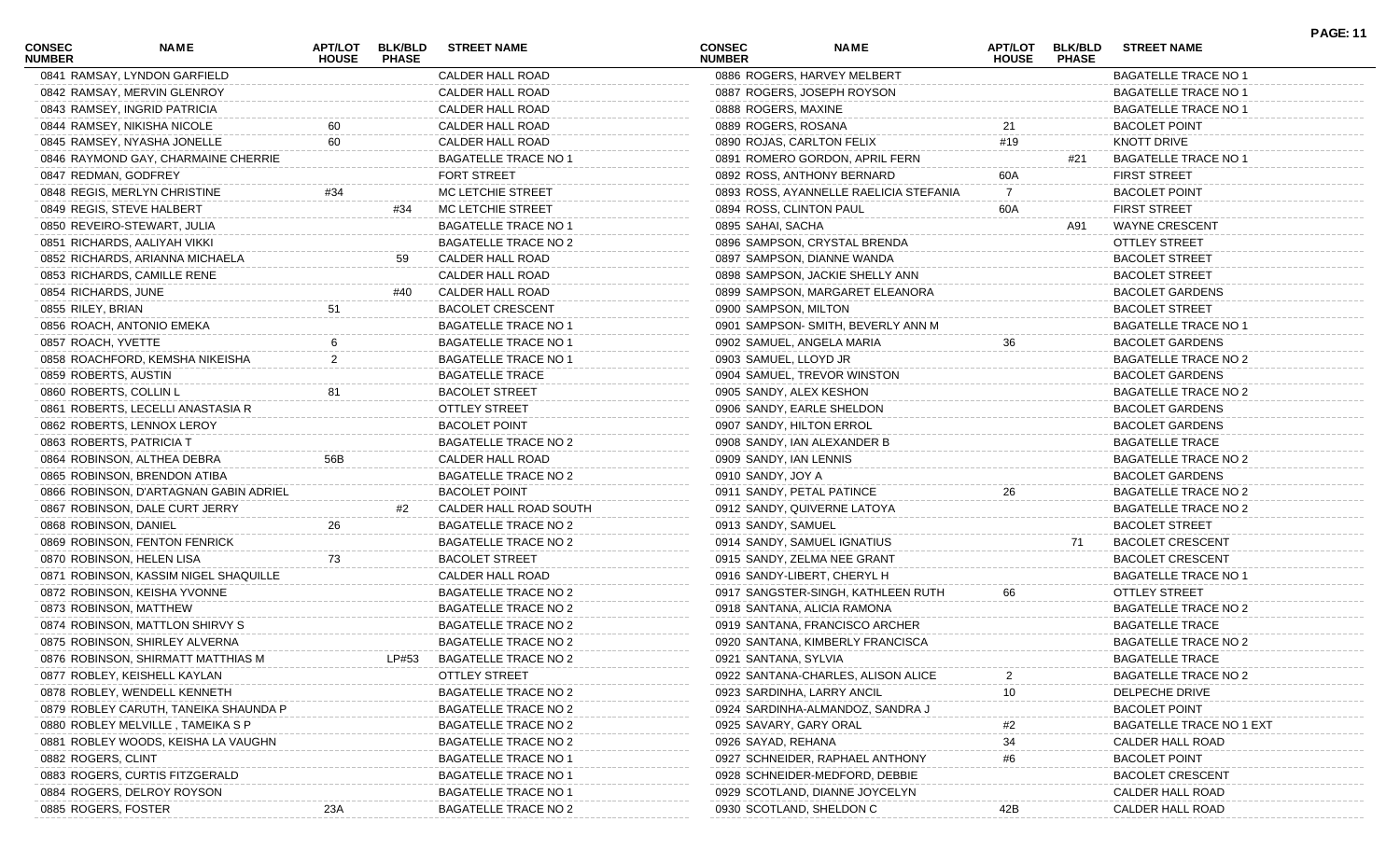| <b>CONSEC</b><br><b>NUMBER</b> | <b>NAME</b>                         | <b>HOUSE</b> | APT/LOT BLK/BLD<br><b>PHASE</b> | <b>STREET NAME</b>          | <b>CONSEC</b><br><b>NUMBER</b> | <b>NAME</b>                           | <b>APT/LOT</b><br><b>HOUSE</b> | <b>BLK/BLD</b><br><b>PHASE</b> | <b>STREET NAME</b>          | <b>PAGE: 12</b> |
|--------------------------------|-------------------------------------|--------------|---------------------------------|-----------------------------|--------------------------------|---------------------------------------|--------------------------------|--------------------------------|-----------------------------|-----------------|
|                                | 0931 SCOTT, KEON STEPHON D          |              |                                 | <b>OTTLEY STREET</b>        | 0976 SMITH, GENE               |                                       |                                |                                | <b>BACOLET STREET</b>       |                 |
|                                | 0932 SCOTT, MARTHA ANNA             |              |                                 | <b>BACOLET POINT</b>        | 0977 SMITH, JASON MARIO        |                                       |                                |                                | <b>THIRD STREET</b>         |                 |
|                                | 0933 SCOTT, STANLEY ANTHONY PETER   |              |                                 | <b>BACOLET POINT</b>        |                                | 0978 SMITH, KASHIF CHRISTOPHER        |                                |                                | <b>BACOLET GARDENS</b>      |                 |
|                                | 0934 SEALES-MANSANO, TAMIKA L       |              |                                 | CALDER HALL ROAD            | 0979 SMITH, LYNETTE            |                                       |                                |                                | <b>BAGATELLE TRACE NO 1</b> |                 |
|                                | 0935 SEALY, ANN MARIE HILARY        |              |                                 | <b>BAGATELLE TRACE NO 1</b> | 0980 SMITH, PATRICIA ANN       |                                       |                                |                                | <b>BACOLET POINT</b>        |                 |
|                                | 0936 SEALY, HIRAM ARMSTRONG         |              |                                 | <b>OTTLEY STREET</b>        |                                | 0981 SMITH, REGINALD JONATHAN L       | #45                            |                                | <b>BAGATELLE TRACE NO 2</b> |                 |
|                                | 0937 SEALY, SHAQUILLE LINCOLN       |              |                                 | <b>BAGATELLE TRACE NO 2</b> | 0982 SMITH, ROBERT CECIL       |                                       |                                |                                | BAGATELLE TRACE NO 2        |                 |
|                                | 0938 SEALY-BOCAGE, CLAIRE JENNIFER  |              |                                 | <b>BAGATELLE TRACE NO 1</b> |                                | 0983 SMITH, RUSSELL CAEDMON           |                                |                                | <b>BAGATELLE TRACE NO 2</b> |                 |
|                                | 0939 SEBRO, CANDACE WESLEY SOMMER   |              |                                 | <b>BACOLET POINT</b>        |                                | 0984 SMITH-WALCOTT, ANNA ADINA        |                                | 45                             | <b>BAGATELLE TRACE NO 2</b> |                 |
|                                | 0940 SEBRO, HAZEL-ANN TAMARA        | 81           |                                 | <b>BACOLET POINT</b>        |                                | 0985 SOBERS, CHRIZ-ANN ANNATESHA K    |                                |                                | <b>BAGATELLE TRACE NO 2</b> |                 |
|                                | 0941 SEBRO, KRISTY-JO ALFIE FINBAR  |              | LP81                            | <b>BACOLET POINT</b>        |                                | 0986 SOBERS, MEGAL WARREN             |                                |                                | <b>BAGATELLE TRACE</b>      |                 |
|                                | 0942 SEBRO, RONNIE ALEX FINBAR      |              |                                 | <b>BACOLET POINT</b>        |                                | 0987 SOLOMON-KOROMA, BERNADETTE       |                                |                                | BAGATELLE TRACE NO 2        |                 |
|                                | 0943 SEBRO, STEPHEN OTTO FINBAR     | 81           |                                 | <b>BACOLET POINT</b>        |                                | 0988 SOOKDEO, KHADEJA SHANIECE ROGAIN |                                |                                | <b>BAGATELLE TRACE NO 2</b> |                 |
|                                | 0944 SECOND, GAIL ROXANNE           |              |                                 | BAGATELLE TRACE NO 2        |                                | 0989 SOVERALL, KIZIAH JAHIA JENDAYI   |                                |                                | BAGATELLE TRACE NO 3        |                 |
|                                | 0945 SERGEANT, GISELLE LANIE        |              |                                 | <b>BAGATELLE TRACE NO 2</b> | 0990 SPRINGER, ANSLEM          |                                       |                                |                                | <b>BACOLET STREET</b>       |                 |
|                                | 0946 SERGEANT, ZAVINA FAITH         |              |                                 | BAGATELLE TRACE NO 2        | 0991 STAFFORD, ANTHONY         |                                       | 11                             |                                | <b>BACOLET POINT</b>        |                 |
|                                | 0947 SERGEANT- GRAY, VERONA         |              |                                 | <b>BAGATELLE TRACE NO 2</b> |                                | 0992 STANISCLAUS, KIMBERLEY GISELLE   |                                |                                | <b>BAGATELLE TRACE NO 2</b> |                 |
|                                | 0948 SERRANO, MARIA TERESA          |              |                                 | <b>BACOLET POINT</b>        |                                | 0993 STANLEY-PASQUAL, GILLIAN         |                                |                                | <b>BACOLET STREET</b>       |                 |
|                                | 0949 SERRANO, RAYNOLD M             |              |                                 | <b>BACOLET POINT</b>        |                                | 0994 STEELE, JORDAN PATRICK           |                                | 43                             | MC LEOD DRIVE               |                 |
|                                | 0950 SIMMONS, AKQUILLE CLEVORN      |              |                                 | <b>BACOLET STREET</b>       |                                | 0995 STEELE, WARREN PATRICK           |                                |                                | DELPECHE DRIVE              |                 |
|                                | 0951 SIMMONS, ALICIA AGATHA         |              |                                 | <b>FIRST STREET</b>         |                                | 0996 STEWART, ALLISON VIRGINIA        |                                |                                | <b>BACOLET CRESCENT</b>     |                 |
|                                | 0952 SIMMONS, CHLOE SHANEL          |              |                                 | <b>FIRST STREET</b>         |                                | 0997 STEWART, BERNADETTE MAGDALENE    |                                |                                | <b>OTTLEY STREET</b>        |                 |
|                                | 0953 SIMMONS, SHAQUILLE LANCE       |              |                                 | <b>BACOLET STREET</b>       |                                | 0998 STEWART, KYLE KHODI KASHIEF      |                                |                                | <b>BAGATELLE TRACE NO 1</b> |                 |
|                                | 0954 SINANAN-PERSAD, SANDRA ROHANI  |              |                                 | <b>OTTLEY STREET</b>        |                                | 0999 STEWART, LAWRENCE WAYNE          |                                | 25                             | <b>OTTLEY STREET</b>        |                 |
|                                |                                     |              |                                 |                             |                                |                                       |                                | 25                             |                             |                 |
| 0955 SINGH, AMMAR              |                                     | #66          |                                 | <b>OTTLEY STREET</b>        |                                | 1000 STEWART, MATTHEW DAVID L         |                                |                                | <b>OTTLEY STREET</b>        |                 |
| 0956 SINGH, DAVID DILIP        |                                     |              |                                 | <b>OTTLEY STREET</b>        |                                | 1001 STEWART, MAURICE ANTHONY DAVE    |                                |                                | <b>OTTLEY STREET</b>        |                 |
|                                | 0957 SINGH, KEITH BALRAM            |              | #94                             | <b>BACOLET POINT</b>        |                                | 1002 STEWART, SHEVONE ACKEL MIGUEL    |                                | 16                             | <b>BAGATELLE TRACE NO 1</b> |                 |
|                                | 0958 SKEETE, JULIEN JUDE            |              |                                 | <b>BAGATELLE TRACE NO 2</b> |                                | 1003 STEWART, STACY-ANN BEVERLY C     |                                | 58                             | BAGATELLE TRACE NO 2        |                 |
|                                | 0959 SMALL, ARTHUR FRANKLIN         | 75           |                                 | <b>BACOLET POINT</b>        |                                | 1004 STRAESSLE, JACQUELINE SUSAN A    |                                |                                | <b>BACOLET GARDENS</b>      |                 |
|                                | 0960 SMALL, AURIOL NORLEEN          | 75           |                                 | <b>BACOLET POINT</b>        |                                | 1005 STRAESSLE, JAKOB NIGEL           | 8                              |                                | <b>BACOLET GARDENS</b>      |                 |
|                                | 0961 SMALL, CORYSE NARISSA          | 75           |                                 | <b>BACOLET POINT</b>        | 1006 STRAESSLE, MEILING        |                                       |                                |                                | <b>BACOLET GARDENS</b>      |                 |
|                                | 0962 SMALL, NATALIE ELECIA          | 75           |                                 | <b>BACOLET POINT</b>        |                                | 1007 STRAESSLE-WILLIAMSON, E          |                                |                                | <b>BACOLET GARDENS</b>      |                 |
| 0963 SMALL, NIGEL KEVIN        |                                     | 75           |                                 | <b>BACOLET POINT</b>        |                                | 1008 SUPERVILLE, CANDY MENA ANN       |                                |                                | <b>BACOLET STREET</b>       |                 |
| 0964 SMALL, SHIRLEY            |                                     | 75           |                                 | <b>BACOLET POINT</b>        |                                | 1009 TAYLOR, BERNADINE CRYSTAL KELLY  |                                |                                | <b>BAGATELLE TRACE NO 1</b> |                 |
| 0965 SMART, ANGELA             |                                     |              |                                 | <b>BAGATELLE TRACE NO 3</b> |                                | 1010 TAYLOR, HINDSDALE DAMIAN         |                                |                                | OTTLEY STREET               |                 |
|                                | 0966 SMART, CYNTHIA ESTHER          |              |                                 | <b>BAGATELLE TRACE NO 1</b> |                                | 1011 TAYLOR, REJEUN ESCHOL            |                                |                                | <b>BACOLET POINT</b>        |                 |
| 0967 SMART, KENNETH            |                                     |              |                                 | <b>BAGATELLE TRACE NO 3</b> | 1012 TAYLOR, SHENICE           |                                       |                                |                                | <b>BAGATELLE TRACE NO</b>   |                 |
|                                | 0968 SMART, NICHOLAS BRIAN          |              |                                 | <b>BACOLET STREET</b>       | 1013 TAYLOR, STAFFORD          |                                       |                                |                                | <b>BACOLET POINT</b>        |                 |
|                                | 0969 SMART, ROSCYNARA LISELLE       |              |                                 | <b>BAGATELLE TRACE NO</b>   |                                | 1014 TELEMAQUE, JEANETTE JOANNA L     |                                | #50                            | <b>BACOLET STREET</b>       |                 |
|                                | 0970 SMART, SHENICKA ROKELLIE K     |              |                                 | <b>BACOLET POINT</b>        |                                | 1015 TELEMAQUE, KHADEEM FRANCOIS D    |                                |                                | BAGATELLE TRACE NO          |                 |
|                                | 0971 SMITH, ABIGAIL LISA LADYVEAN   |              |                                 | <b>BAGATELLE TRACE NO 2</b> |                                | 1016 TELEMAQUE, ROBERTO FRANCIOSO     | #50                            |                                | <b>BACOLET STREET</b>       |                 |
|                                | 0972 SMITH, ANTHONY RENZL           |              |                                 | <b>BACOLET GARDENS</b>      |                                | 1017 TEMPRO, KRISTI CADEC KAI         |                                |                                | <b>BAGATELLE TRACE NO 2</b> |                 |
|                                | 0973 SMITH, BERNADETTE JOYCE        |              |                                 | <b>BAGATELLE TRACE</b>      |                                | 1018 THOMAS, ALLOY BERTRAND OSWALD    |                                |                                | <b>BAGATELLE TRACE</b>      |                 |
|                                | 0974 SMITH, CATHRINE JESSICA ATARAH |              |                                 | <b>BAGATELLE TRACE NO 2</b> | 1019 THOMAS, ANGELA            |                                       |                                |                                | <b>BAGATELLE TRACE NO 1</b> |                 |
|                                | 0975 SMITH, CHARLES RAWLSTON        | 45           |                                 | <b>BAGATELLE TRACE NO 2</b> |                                | 1020 THOMAS, AYINDE EKOR              |                                |                                | <b>BAGATELLE TRACE NO 1</b> |                 |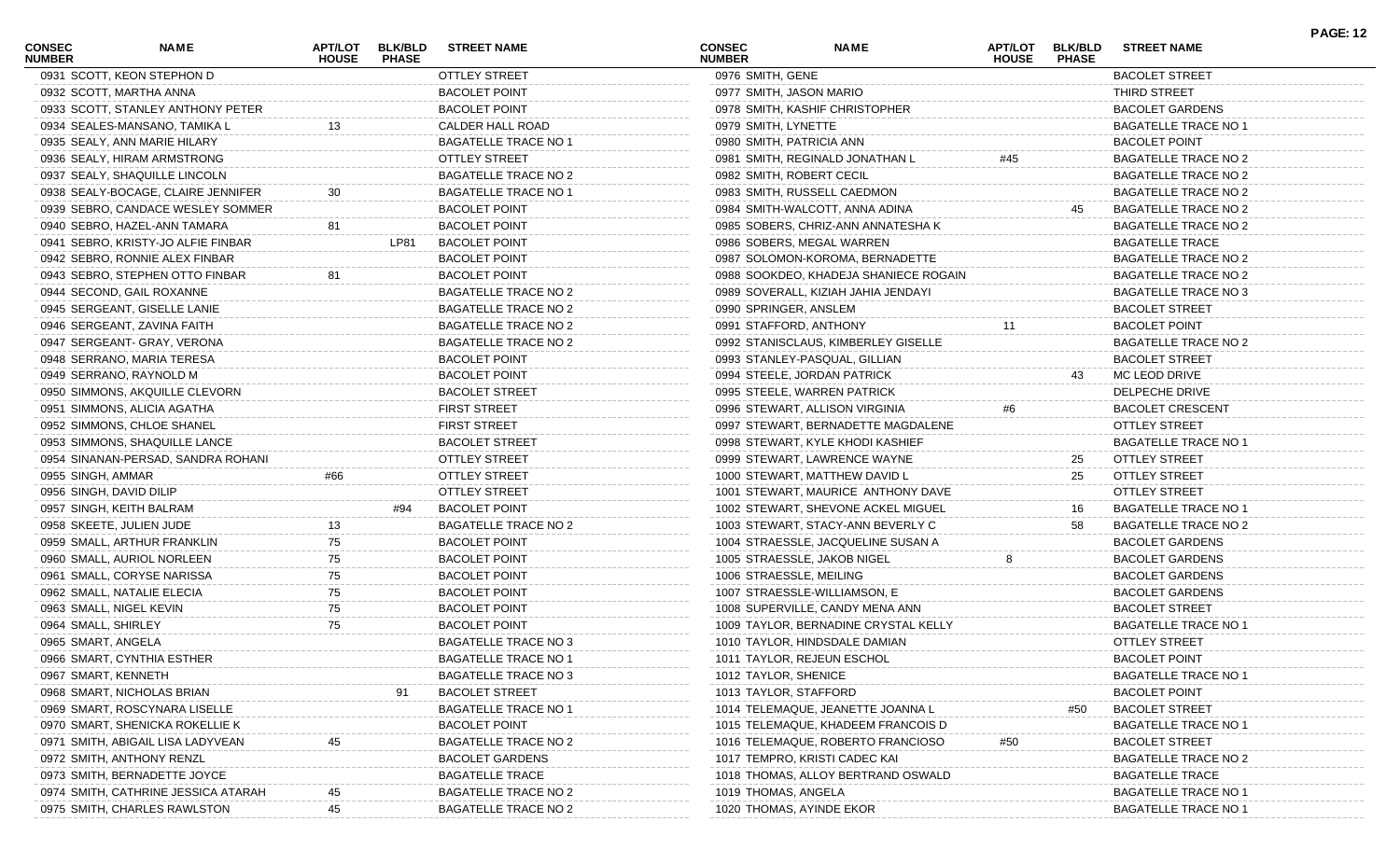| <b>CONSEC</b><br><b>NUMBER</b> | NAME                                 | APT/LOT<br><b>HOUSE</b> | <b>BLK/BLD</b><br><b>PHASE</b> | <b>STREET NAME</b>          | <b>CONSEC</b><br><b>NUMBER</b> | <b>NAME</b>                           | APT/LOT<br><b>HOUSE</b> | <b>BLK/BLD</b><br><b>PHASE</b> | <b>STREET NAME</b>          | <b>PAGE: 13</b> |
|--------------------------------|--------------------------------------|-------------------------|--------------------------------|-----------------------------|--------------------------------|---------------------------------------|-------------------------|--------------------------------|-----------------------------|-----------------|
|                                | 1021 THOMAS, BRADLEY SOLOMON         |                         |                                | <b>BACOLET GARDENS</b>      |                                | 1066 VIRGIL, HUGHNON ERLISTON ALESTER |                         |                                | <b>BAGATELLE TRACE NO 2</b> |                 |
|                                | 1022 THOMAS, CARLA TRICIA            |                         |                                | <b>BAGATELLE TRACE NO 1</b> |                                | 1067 VIRGIL, KERLENE CLAUDLIN         |                         |                                | BAGATELLE TRACE NO 2        |                 |
|                                | 1023 THOMAS, ISAAC KENNY             |                         |                                | <b>BAGATELLE TRACE NO 1</b> |                                | 1068 VIRGIL, SHACKELA ASHSANNA M      |                         | #76                            | BAGATELLE TRACE NO 2        |                 |
| 1024 THOMAS, JOY MARIA         |                                      | 23                      |                                | <b>BAGATELLE TRACE NO 2</b> |                                | 1069 VIRGIL RIVERS, ALISTRA SHERL     |                         |                                | BAGATELLE TRACE NO 2        |                 |
|                                | 1025 THOMAS, KENO KERON              | 80                      |                                | <b>BAGATELLE TRACE NO 1</b> | 1070 WAFE, ANN MARIE           |                                       |                         |                                | BAGATELLE TRACE NO 2        |                 |
|                                | 1026 THOMAS, MARLON ROGER KHODIE     |                         |                                | BAGATELLE TRACE NO 3        | 1071 WAFE, PATRICIA            |                                       | 28A                     |                                | <b>BAGATELLE TRACE</b>      |                 |
| 1027 THOMAS, MAXWELL           |                                      |                         |                                | <b>BAGATELLE TRACE NO 2</b> |                                | 1072 WAINWRIGHT, DAVID ARTHUR         |                         |                                | CALDER HALL ROAD            |                 |
|                                | 1028 THOMAS, MICHELLE DEIDRE         | 12                      |                                | <b>BAGATELLE TRACE NO 2</b> |                                | 1073 WALDRON, ALDWIN ISAAC            | #62                     |                                | CALDER HALL ROAD            |                 |
| 1029 THOMAS, MOLLY K           |                                      |                         |                                | <b>BAGATELLE TRACE NO 2</b> |                                | 1074 WALDRON, RENISSA CHENISE C       | 62                      |                                | CALDER HALL ROAD            |                 |
|                                | 1030 THOMAS, MURRAY CLAYTON          | 23A                     |                                | <b>BAGATELLE TRACE NO 2</b> |                                | 1075 WALDRON, RHAY-LEE CHENNIAH JEAN  |                         | #62                            | CALDER HALL ROAD            |                 |
| 1031 THOMAS, NANCY             |                                      | 17A                     |                                | OTTLEY STREET               |                                | 1076 WALDRON, RHIAN CHADDONAY A       |                         |                                | CALDER HALL ROAD            |                 |
|                                | 1032 THOMAS, NEAL SELRICK            |                         |                                | CALDER HALL ROAD            |                                | 1077 WALDRON-MOSES, CECIL JOSEPH      |                         | 62                             | CALDER HALL ROAD            |                 |
|                                | 1033 THOMAS, SAMANTHA KIMBERLEY      |                         |                                | DELPECHE DRIVE              | 1078 WALLACE, DEXTER           |                                       |                         |                                | CALDER HALL ROAD            |                 |
|                                | 1034 THOMAS, SHAUN TREVOR            |                         | #2                             | <b>BACOLET POINT</b>        |                                | 1079 WALLACE, JASON MICHAEL           |                         |                                | <b>BACOLET STREET</b>       |                 |
|                                | 1035 THOMAS, SHERLON DAVID           |                         |                                | <b>BACOLET POINT</b>        |                                | 1080 WALLACE, SUEMOY SOLONE           |                         |                                | <b>FORT STREET</b>          |                 |
|                                | 1036 THOMAS CAESAR, DOREEN TIFFANY   |                         |                                | <b>BAGATELLE TRACE NO 2</b> | 1081 WALTERS, KEIA ASHA        |                                       |                         |                                | <b>OTTLEY STREET</b>        |                 |
|                                | 1037 THOMAS- GORDON, GEORGETTE W     |                         |                                | <b>BAGATELLE TRACE NO 2</b> | 1082 WARE, MOSI RAMESES        |                                       |                         |                                | <b>BAGATELLE TRACE</b>      |                 |
|                                | 1038 THOMAS-ROSS, MON'IM CLINTON CHE |                         |                                | BAGATELLE TRACE NO 2        |                                | 1083 WARE, OPOKU RAMESES              |                         |                                | <b>BAGATELLE TRACE</b>      |                 |
|                                | 1039 THOMPSON, AKESHIA SHINNELLE O   | 22                      |                                | <b>BAGATELLE TRACE NO 2</b> | 1084 WARE, TIYE ISIS           |                                       |                         |                                | <b>BAGATELLE TRACE NO 1</b> |                 |
|                                | 1040 THOMPSON, JAREL RONNEL KAYODE   |                         | #22                            | BAGATELLE TRACE NO 2        |                                | 1085 WARNER, LUTHER ROGER             | 21                      |                                | <b>BACOLET STREET</b>       |                 |
|                                | 1041 THOMPSON, JAVON KEENON AKEELE   | 22                      |                                | <b>BAGATELLE TRACE NO 2</b> |                                | 1086 WARNER, ROXANNE LUCIA            | 21                      |                                | <b>BACOLET POINT</b>        |                 |
|                                | 1042 THOMPSON-BENJAMIN, RHONDA C R   |                         |                                | BAGATELLE TRACE NO 1 EXT    |                                | 1087 WARNER-GEORGE, STEPHANIE E       |                         |                                | OTTLEY STREET               |                 |
|                                | 1043 THORNE, ANCIL VICTOR            |                         |                                | <b>BAGATELLE TRACE NO 2</b> | 1088 WATSON, JOHN LEON         |                                       |                         | 32                             | MC LETCHIE STREET           |                 |
|                                | 1044 THORNE, ANDRE WINSTON           |                         |                                | <b>BAGATELLE TRACE NO 2</b> |                                | 1089 WATSON, JOHNITRA CREZETTE        |                         | 32                             | MC LETCHIE STREET           |                 |
| 1045 THORNE, ANTHONY           |                                      |                         |                                | <b>BAGATELLE TRACE NO 1</b> |                                | 1090 WATSON, LEONA ABBEY              | #32                     |                                | MC LETCHIE STREET           |                 |
|                                | 1046 THORNE, LYLE WINSTON            |                         |                                | <b>BAGATELLE TRACE NO 2</b> |                                | 1091 WEBSTER, ISAIAH ERNEST           |                         |                                | BAGATELLE TRACE NO 2        |                 |
|                                | 1047 THORNE, SHERAYNE LASHELLE       |                         |                                | <b>BAGATELLE TRACE NO 2</b> |                                | 1092 WEBSTER, JANICE JEMLYN           |                         |                                | <b>BAGATELLE TRACE NO 2</b> |                 |
|                                | 1048 TIMOTHY, LA VERNE KERDETTE      | 27                      |                                | <b>BAGATELLE TRACE NO 2</b> |                                | 1093 WEBSTER, KHADINE KETSIA P        |                         |                                | <b>BAGATELLE TRACE NO 2</b> |                 |
|                                | 1049 TOBIAS, ROCHELLE TIMESHA        |                         |                                | BAGATELLE TRACE NO 2        |                                | 1094 WEBSTER, KHADONI BENJAMIN CHIKWE | #24                     |                                | BAGATELLE TRACE NO 2        |                 |
|                                | 1050 TOBIAS, ROLEEN MORRISA          | 35                      |                                | <b>BAGATELLE TRACE NO 2</b> |                                | 1095 WEBSTER-CARRINGTON, GILENE LINDY |                         |                                | BAGATELLE TRACE NO 2        |                 |
|                                | 1051 TOBIAS, SHAKIEL STEFON          | #21                     |                                | <b>OTTLEY STREET</b>        | 1096 WEEKS, KEZIE NICOLE       |                                       |                         |                                | <b>BAGATELLE TRACE NO 1</b> |                 |
|                                | 1052 TOBIAS, SHERIKA PATRICE         | #21                     |                                | <b>OTTLEY STREET</b>        |                                | 1097 WEEKS, SHERRY ANN MARIE          |                         |                                | <b>BACOLET STREET</b>       |                 |
|                                | 1053 TOPPIN, CHARLES ASHWORTH        |                         |                                | BAGATELLE TRACE NO 2        |                                | 1098 WHITE, ALOMA CHRISTIE            | 17                      |                                | OTTLEY STREET               |                 |
|                                | 1054 TOPPIN, COLLIN REGINALD         |                         | 25                             | <b>KNOTT DRIVE</b>          |                                | 1099 WHITE, DELENE DENECIA BEATRICE   | 17                      |                                | <b>OTTLEY STREET</b>        |                 |
|                                | 1055 TOUSSAINT, DEAN GABRIEL         |                         |                                | CALDER HALL ROAD            | 1100 WHITE, DENZIL             |                                       | 17                      |                                | <b>OTTLEY STREET</b>        |                 |
| 1056 TRIM, ANTHONY             |                                      |                         |                                | <b>BAGATELLE TRACE NO 2</b> |                                | 1101 WHITE, DÈRECIA CYNTHIA DANIELLE  |                         | 17                             | OTTLEY STREET               |                 |
|                                | 1057 TRIM, DARRION JAMAL             |                         |                                | <b>BAGATELLE TRACE NO 2</b> |                                | 1102 WHITLING, DEREK ANDREW           | 2                       |                                | <b>BACOLET GARDENS</b>      |                 |
|                                | 1058 TRIM, DARRYL JEREMY ANTHONY     |                         |                                | <b>BAGATELLE TRACE NO 2</b> |                                | 1103 WILKINSON, SUE-ANNE AKEILLA      |                         |                                | <b>BAGATELLE TRACE NO 1</b> |                 |
|                                | 1059 TRIM, DWANE HOLLIS              |                         |                                | <b>BAGATELLE TRACE NO 1</b> |                                | 1104 WILLIAMS, DERRON ALLISTER        | 13                      |                                | <b>OTTLEY STREET</b>        |                 |
| 1060 TRIM, SABRINA             |                                      |                         |                                | CALDER HALL ROAD            | 1105 WILLIAMS, GENOA           |                                       |                         |                                | <b>BAGATELLE TRACE NO 2</b> |                 |
|                                | 1061 TROTMAN, RACHAEL CECILE         |                         | 62                             | CALDER HALL ROAD            | 1106 WILLIAMS, LEROY           |                                       |                         |                                | <b>BAGATELLE TRACE</b>      |                 |
| 1062 VAN HUIZEN, PEARL         |                                      | #29                     |                                | MC LETCHIE STREET           |                                | 1107 WILLIAMS, LYNETTE NISA           |                         |                                | <b>BAGATELLE TRACE NO 2</b> |                 |
|                                | 1063 VEGIER, ESTHER GABRIELLA        |                         | 4A                             | <b>OTTLEY STREET</b>        |                                | 1108 WILLIAMS, REBECCA LOUISE         |                         |                                | <b>BAGATELLE TRACE NO 2</b> |                 |
|                                | 1064 VILLAFANA-DUNCAN, MOLLY MARTHA  |                         |                                | <b>BACOLET GARDENS</b>      | 1109 WILLIAMS, VERNETTE        |                                       |                         |                                | <b>BACOLET STREET</b>       |                 |
|                                | 1065 VIRGIL, HUGHLON ERNESTON A      |                         |                                | <b>BAGATELLE TRACE NO 2</b> |                                | 1110 WILLIAMS, WENDELL CHRISTOPHER    |                         |                                | <b>BAGATELLE TRACE NO 2</b> |                 |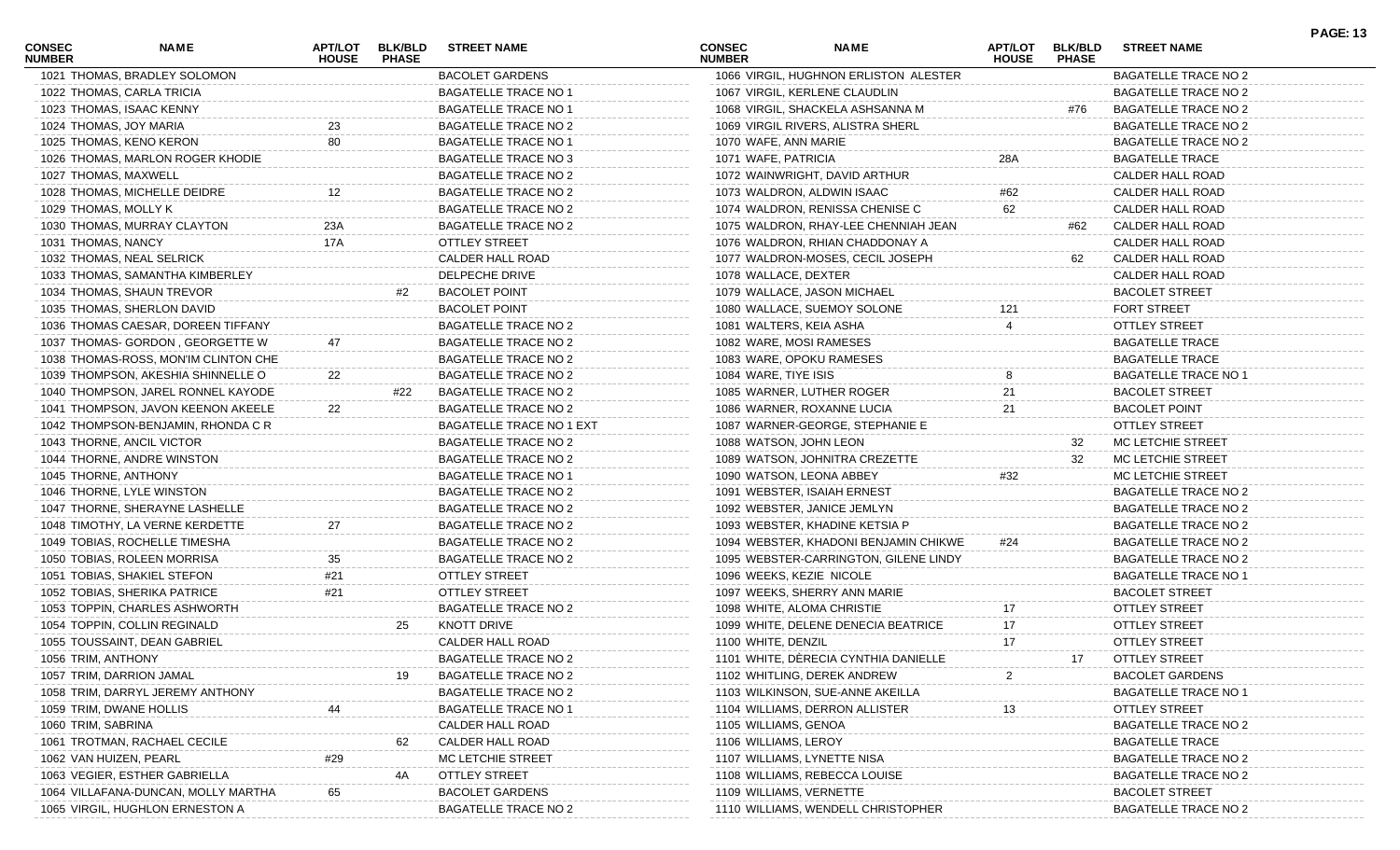| <b>CONSEC</b><br><b>NUMBER</b> | <b>NAME</b>                       | <b>APT/LOT</b><br><b>HOUSE</b> | <b>BLK/BLD</b><br><b>PHASE</b> | <b>STREET NAME</b>          |
|--------------------------------|-----------------------------------|--------------------------------|--------------------------------|-----------------------------|
|                                | 1111 WILLIAMS-JAMES, ANNETTE A    | 70                             |                                | <b>BAGATELLE TRACE NO 1</b> |
|                                | 1112 WILSON, ALICIA NYDIA         |                                |                                | 8 PHASE 1A WAYNE CRESCENT   |
|                                | 1113 WILSON, CLIFFORD             |                                |                                | <b>BACOLET POINT</b>        |
|                                | 1114 WILSON, FIONN HAILO          | 25A                            |                                | <b>FORT STREET</b>          |
|                                | 1115 WILSON, GARY                 | 27                             |                                | <b>BACOLET POINT</b>        |
|                                | 1116 WILSON, KAREESA CHERISE      | 27                             |                                | <b>BACOLET POINT</b>        |
|                                | 1117 WILSON, KELSI KASHEL DIANDRE |                                |                                | <b>BACOLET POINT</b>        |
|                                | 1118 WILSON, MICHAEL GEORGE       |                                |                                | <b>BACOLET POINT</b>        |
|                                | 1119 WILSON, SHENIEKA KAI         |                                |                                | <b>BAGATELLE TRACE NO 1</b> |
|                                | 1120 WILSON-ALFRED, ANGELA        |                                | 22                             | <b>CALDER HALL ROAD</b>     |
|                                | 1121 WINCHESTER, ALFRED WILSON    | 15                             |                                | <b>BACOLET POINT</b>        |
|                                | 1122 WINCHESTER, AVALON HOLLIS    |                                |                                | <b>CALDER HALL ROAD</b>     |
|                                | 1123 WINCHESTER, CHEVELLE ROSHANN |                                |                                | <b>BACOLET POINT</b>        |
|                                | 1124 WINCHESTER, LAINEL CORDELIA  | #49                            |                                | <b>BAGATELLE TRACE NO 2</b> |
|                                | 1125 WINCHESTER, ORIEL ALFRED     |                                |                                | <b>BACOLET POINT</b>        |
|                                | 1126 WONG, DAVID IVOR             | 4A                             |                                | <b>BACOLET POINT</b>        |
|                                | 1127 WONG, MATHEW DAVID           |                                |                                | <b>BACOLET POINT</b>        |
|                                | 1128 WOO, HELIANE MARGARET        |                                |                                | <b>OTTLEY STREET</b>        |
|                                | 1129 WOODLEY, AKONDE MAKINDE      | 32                             |                                | MC LETCHIE STREET           |
|                                | 1130 WOODLEY, ARNOLD KAZEMBE      |                                | 32                             | MC LETCHIE STREET           |
|                                | 1131 WOODLEY, ELESTON PAUL        |                                |                                | MC LETCHIE STREET           |
|                                | 1132 WOODROFFE, ANTHONY BRUNO     |                                |                                | <b>BAGATELLE TRACE NO 1</b> |
|                                | 1133 WOODS, ANTHONY JOSEPH        |                                |                                | <b>BAGATELLE TRACE NO 1</b> |
|                                | 1134 WOODS, TRICIA NOELLE         | 100                            |                                | <b>OTTLEY STREET</b>        |
|                                | 1135 YEARWOOD BAKER, MICHELLE A   |                                |                                | <b>CALDER HALL ROAD</b>     |
|                                | 1136 YORKE, ELIZABETH MEGAN       |                                |                                | <b>BAGATELLE TRACE NO 2</b> |
|                                | 1137 YORKE, JASMIN VASELKA        |                                |                                | <b>BAGATELLE TRACE NO 2</b> |
|                                | 1138 YOUNG, ADELE THERESE         |                                | 65                             | <b>BACOLET STREET</b>       |
|                                | 1139 YOUNG, AYANNA OLABISI        |                                |                                | CALDER HALL ROAD            |
|                                | 1140 YOUNG, BARBARA               | 40                             |                                | <b>BAGATELLE TRACE NO 1</b> |
|                                | 1141 YOUNG, JAMES MICHAEL         |                                |                                | <b>BACOLET STREET</b>       |
|                                | 1142 YOUNG, JONATHON CHRISTOPHER  |                                | 65                             | <b>BACOLET STREET</b>       |
|                                | 1143 YOUNG, KENNETH ALANDA        | 34                             |                                | <b>BAGATELLE TRACE NO 1</b> |
|                                | 1144 YOUNG, LOUISE                | 65                             |                                | <b>BACOLET STREET</b>       |
|                                | 1145 YOUNG, NICOLAI JAIME         |                                | #53                            | <b>BACOLET STREET</b>       |
|                                | 1146 YOUNG, ONIKA NAJUMA          |                                |                                | <b>CALDER HALL ROAD</b>     |
|                                | 1147 YOUNG, VESPER MICHAELIS      | 40                             |                                | <b>BAGATELLE TRACE NO 1</b> |
|                                | 1148 YOUNG-BENJAMIN, ESTHER       |                                |                                | <b>BAGATELLE TRACE</b>      |